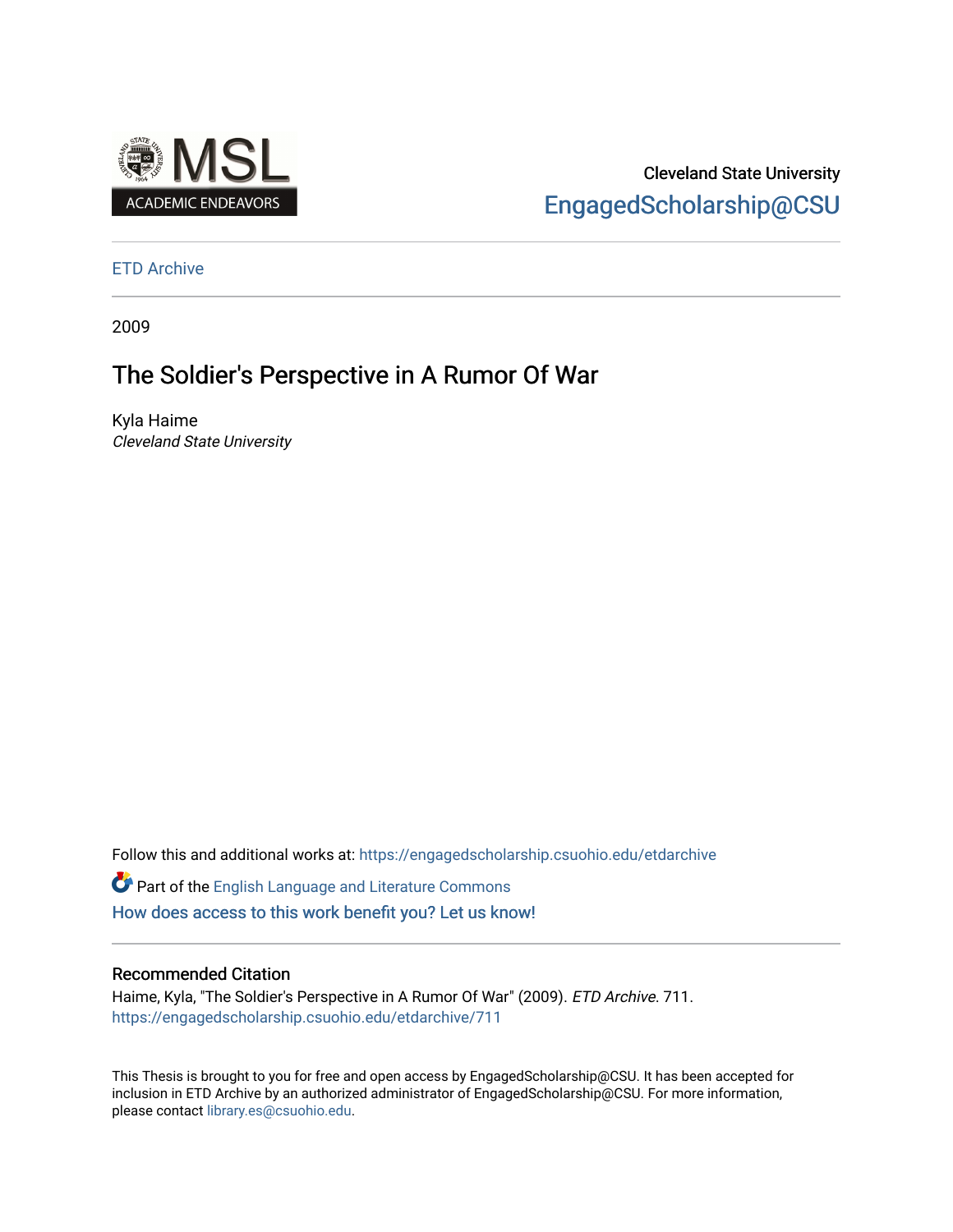## THE SOLDIER'S PERSPECTIVE IN A RUMOR OF WAR

## KYLA HAIME

Bachelor of Arts

Cleveland State University

August, 2004

Submitted in partial fulfillment of requirements for the degree

Master of Arts in English

Cleveland State University

December, 2009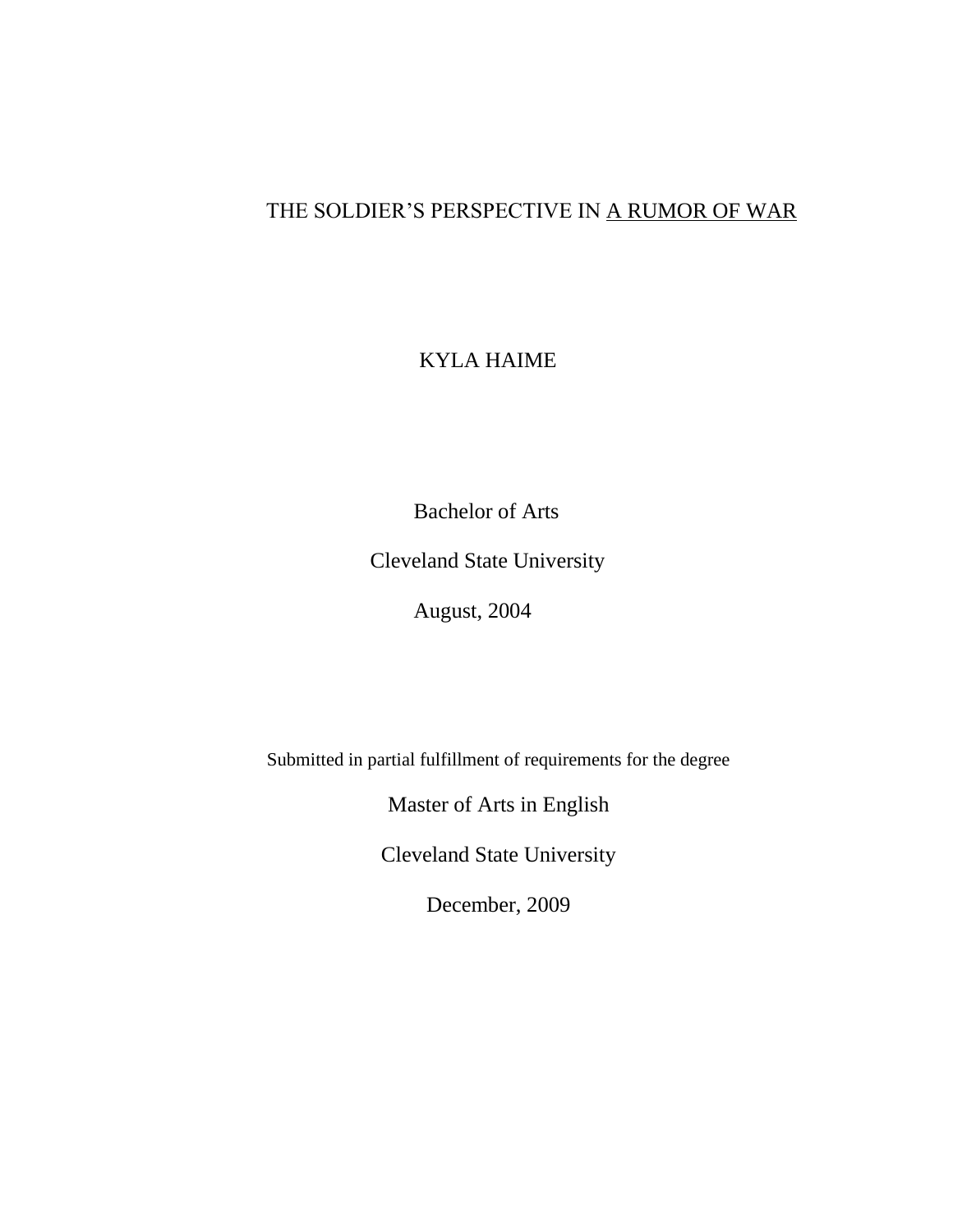This thesis has been approved

For the department of ENGLISH

And the College of Graduate Studies by

Thesis chairperson, Dr.Adam Sonstegard

Department and date

Dr. John Gerlach

Department and date

Dr.Frederick J. Karem

Department and date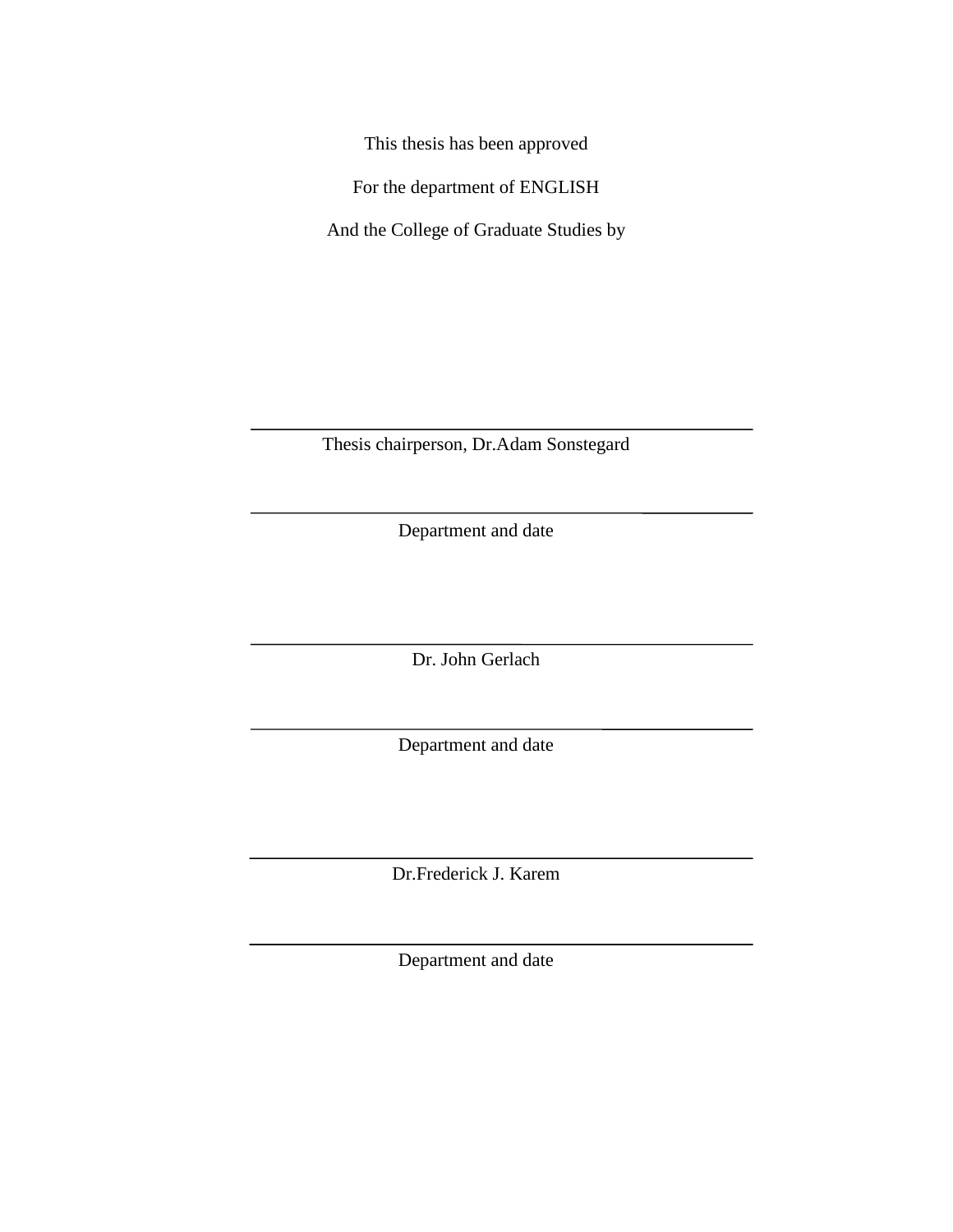#### A SOLDIER'S PERSPECTIVE IN A RUMOR OF WAR

#### KYLA HAIME

#### ABSTRACT

Tim O'Brien and Michael Herr, two very famous Vietnam War writers, seem to have gotten war narrative theorists to conclude that Vietnam War Literature cannot be cohesive since the war itself is fragmented. Philip Caputo's memoir, A Rumor of War*,* seems to have taken these components of war and has carefully sewn them together to provide his reader's with a cohesive, truthful, and compelling war narrative. In O'Brien's narrative, The Things They Carried, facts are given and then called into question, making the reader wonder if any of it is true. In his narrative, Dispatches*,* Herr makes the reader piece together his scattered statements to gain an understanding. Caputo does the opposite of these two writers. Caputo's statements are not scattered but placed together to form a flowing cohesiveness but still showing how fragmented life was in Vietnam for the soldiers who fought there.

I will be discussing each component and then looking at how they are so nicely sewn together to form Caputo's cohesive narrative. The components that I will be looking at are language, emotional/psychological toll, dream sequences, history, and flashbacks. There is also an important part of the narrative where the narrative itself becomes fragmented, as though we are looking through a camera, complete with the clicks that go with it. Each component is interesting to look at by itself but it is also interesting to look at how they fit together. There are also other little tidbits throughout the memoir that are seemingly important to the narrative, so those pieces will also be discussed. Caputo's memoir allows the reader to grasp a deeper understanding of a soldier in war.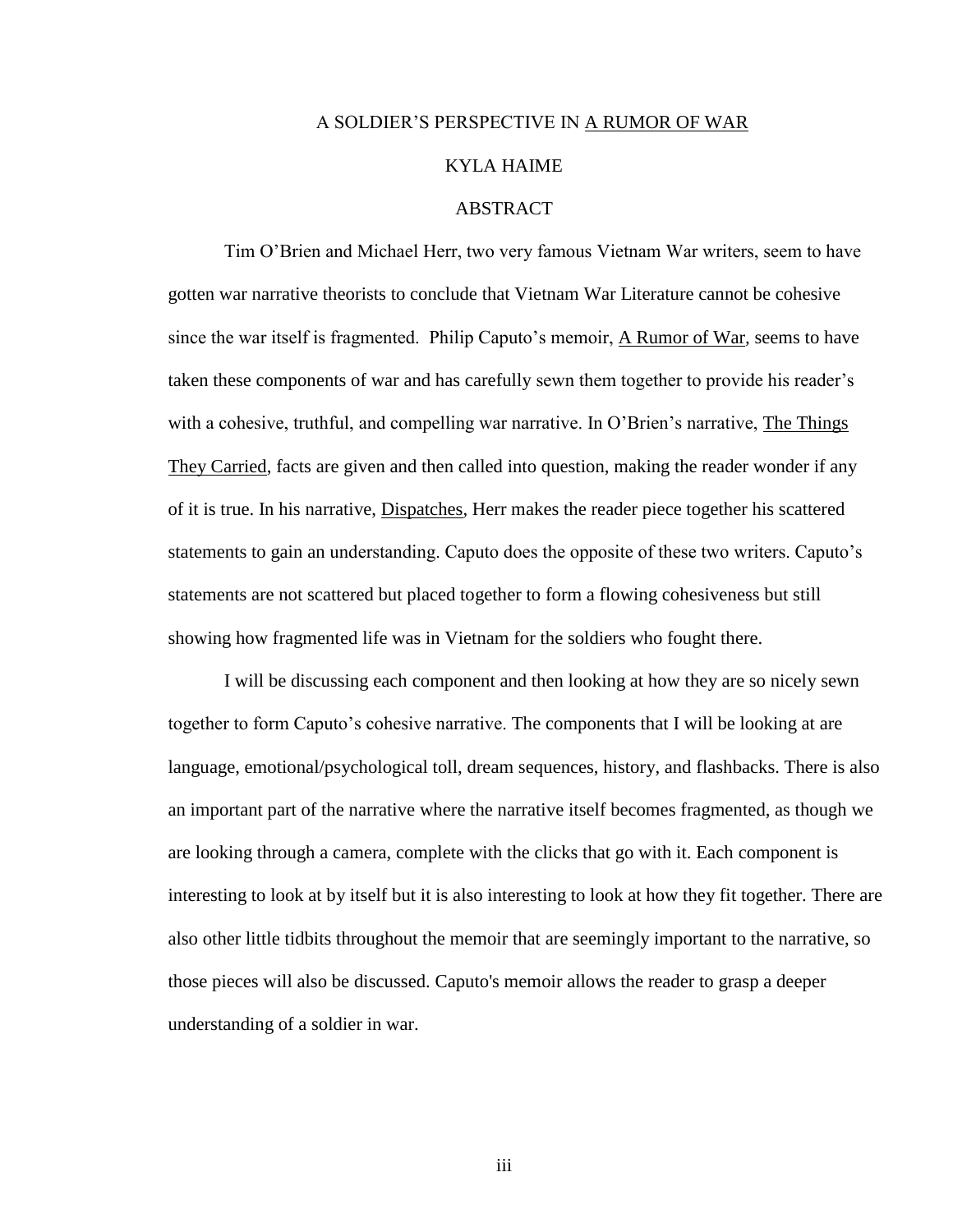|                |                                                       | <b>PAGE</b> |
|----------------|-------------------------------------------------------|-------------|
|                |                                                       | 111         |
| <b>CHAPTER</b> |                                                       |             |
|                |                                                       |             |
|                |                                                       | 7           |
| 2.1            |                                                       |             |
| 2.2            |                                                       |             |
| 2.3            | Psychological Toll, Flashbacks, Dreams and History 14 |             |
| 2.4            |                                                       |             |
|                |                                                       | 25          |
| 3.1            |                                                       | 25          |
| 3.2            |                                                       | 29          |
|                |                                                       | 36          |

## TABLE OF CONTENTS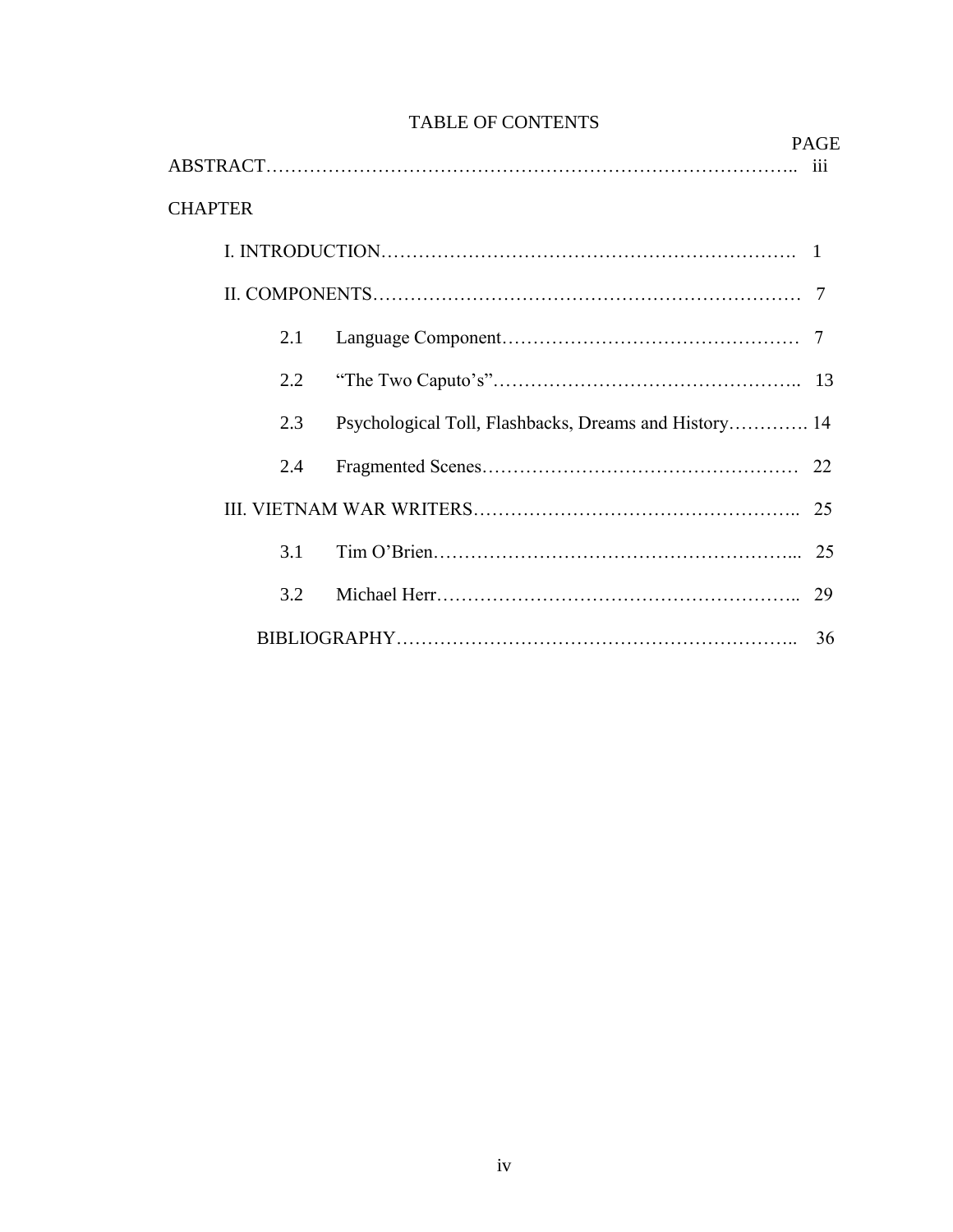#### CHAPTER I

#### **INTRODUCTION**

In Vietnam War Literature Criticism, Tim O'Brien and Michael Herr are two authors widely discussed. Usually left out of this mainstream discussion is Philip Caputo.The critics concerned with narratology tend to conclude, as Cornelius Cronin does, that Philip Caputo's memoir A Rumor of War (1977) is "the journey from innocence to experience" (75). These narratology critics tend to discuss Caputo's work in terms of being the classic bildungsroman. Only a couple of critics trying to understand Vietnam War Literature look at specific components of his narrative. In his article "Vocabularies of Experience," J.T Hansen discusses Caputo's three different languages: Standard English, military language and grunt vocabulary, seen throughout the narrative. O'Brien and Herr are widely discussed by critics and their fragmented works are commonly brought up as a way to write about the Vietnam War.

Philip Caputo published A Rumor of War while still in the military. The earliest criticism of Caputo's work was produced five years later in 1982. Both Philip Beidler and Jeffrey Walsh's works of criticism were printed that year and they both casually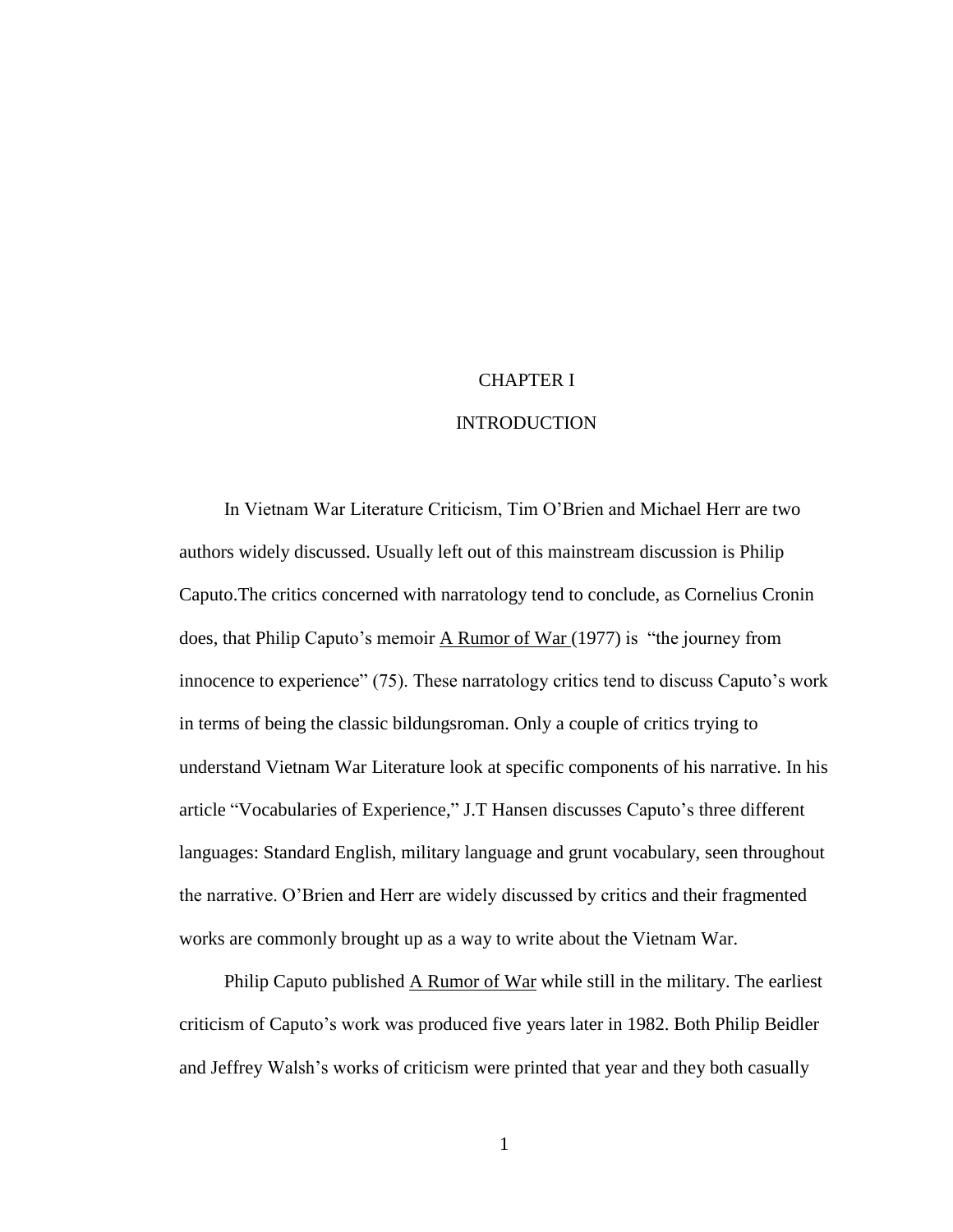mention Caputo's work. In American Literature and the Experience of Vietnam, Beidler only gives a brief overview of Caputo's narrative: "The book becomes an attempt to trace the everchanging nature of balance between event and vision, phenomenon and perspective, growth of experience and growth of mind" (155). Beidler implies that Caputo's work is nothing but another soldier's account of Vietnam, then leaves Caputo to discuss other authors more in depth. Jeffrey Walsh also gives Caputo only a couple of pages of discussion. In American War Literature 1914 to Vietnam, Walsh believes that Caputo's work is only "a soldier's account of the early stages of war" (201). Caputo's narrative is indeed "soldier's account" of the war but one with unparalleled realism not seen in the kind of writerly, distanced works most commonly used by authors such as Tim O'Brien and Michael Herr, writerly meaning inherently disconnected from their work. These writerly, distanced works leave the reader feeling emotionally detached, something the reader does not feel while reading Caputo's narrative. Caputo shows the verity of his war memoir by taking different components and putting them together to give an honest look at the life of a soldier. Neither Walsh nor Beidler delve any deeper into Caputo's work, content to just skim the surface.

One author who discusses Caputo more in depth is Thomas Myers in his work Walking Point (1988). Myers intermittently discusses Caputo throughout his work but halfway through turns to discuss Caputo more in depth. Myers discusses what he calls the "Two Caputo's": "the warrior in the process of historical transformation and the finished product" (92). These "Two Caputo's" allow the reader to grasp the psychological toll Vietnam has taken on Caputo and the rest of the soldiers by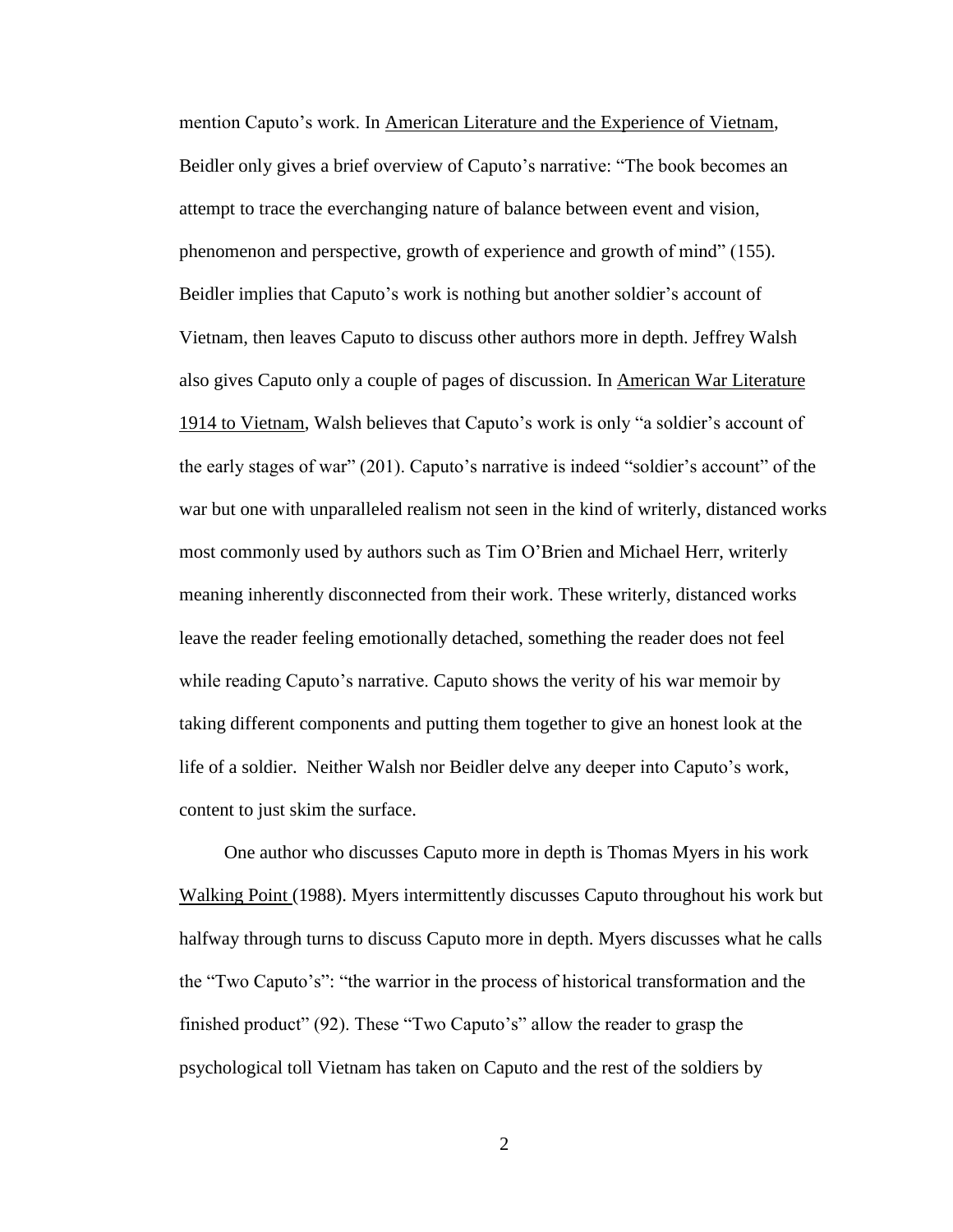showing the reader the young Caputo fighting the war and the Caputo who is looking back at his time in Vietnam. Myers is one of the few authors who discuss Caputo's work on a deeper level than just as a classic bildungsroman. Myers leaves his own thoughts on Caputo to discuss Beidler's limited take on Caputo's work, but leaves out any other discussion about Caputo‗s components and how they form the verity of Caputo's work.

In the 90's two more books were published, Vietnam in American Literature by Philip Melling and Fighting and Writing the Vietnam War by Don Ringnalda. Melling's 1990 work devotes brief attention to Caputo, discussing Caputo's need to tell the truth and then discussing Caputo's tendency to "shout too loud and too often to make himself heard" (64). Melling does not account for the fact that Caputo uses many different components of Vietnam military life to effectively show a soldiers' daily life. Caputo wanted to make Vietnam tangible for those who were not there for the War. While Herr and O'Brien have similar goals in writing their works, Caputo is able to produce a greater understanding of the soldiers in war by arranging his memoir in a more compact fashion than the other authors. Another author who misses his chance to discuss Caputo in depth is Ringnalda. He just mentions Caputo in passing but instead has whole chapters on Herr and O'Brien's work. All of the above authors leave out the fact that Caputo is able to give a realistic view of a soldier's life in Vietnam by taking different components of life in war and constructing a cohesive narrative. Caputo's components convey the verisimilitude of his narrative in a cohesive fashion that is able to show the reader a realistic view of war. While Most of Caputo's work is artfully placed together, one section of Caputo's work is left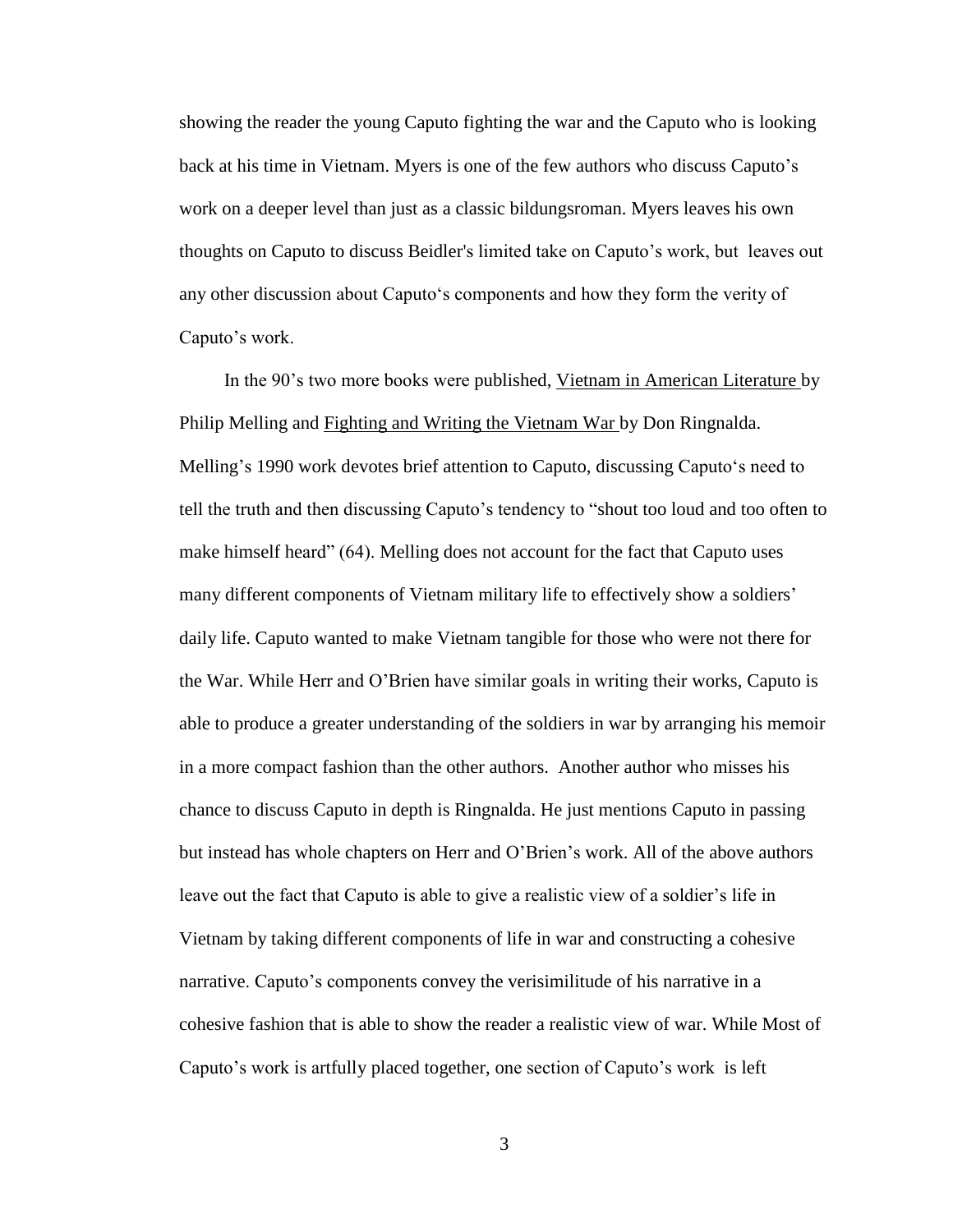fragmented and that will be discussed later. By contrast, ragged and fragmented works, like those of Herr and O'Brien, complicate the reader's insight into a soldier's daily life.

In Vietnam War Literature one of the most famous quotes is "Vietnam, Vietnam, Vietnam, We've all been there" (260) from Michael Herr's Dispatches. Authors such as Herr and Tim O' Brien, who will be discussed more in depth later, tend to take this quote for granted and expect their readers to already know what it was like to be in Vietnam. Only a certain segment of the population was literally "there" in Vietnam. One author who does not take for granted that his readers have been "there" is Philip Caputo in his memoir A Rumor of War. The verisimilitude of Caputo's narrative allows the reader to gain an authentic view of a soldier's life during the Vietnam War, whether or not they experienced it first hand. Recreating that view of a soldier's life takes skill that Caputo is usually not given credit for; without his ability to form his components artfully together, Caputo would have just been another soldier writing about his time in Vietnam.

In his narrative, A Rumor of War, Caputo seems to realize that Herr's famous line "Vietnam Vietnam Vietnam, we've all been there" (260) is not true for all audiences. In a taped interview with Philip Caputo, Kay Bonetti poses the question: ―you say that your purpose is to use yourself and a few other men as examples to show that war can arouse a psychopathic violence in men of seemingly normal impulses. The question is when you use the words, show and describe, who are you showing, who are you describing for?" Caputo gives a detailed view into who he was writing for: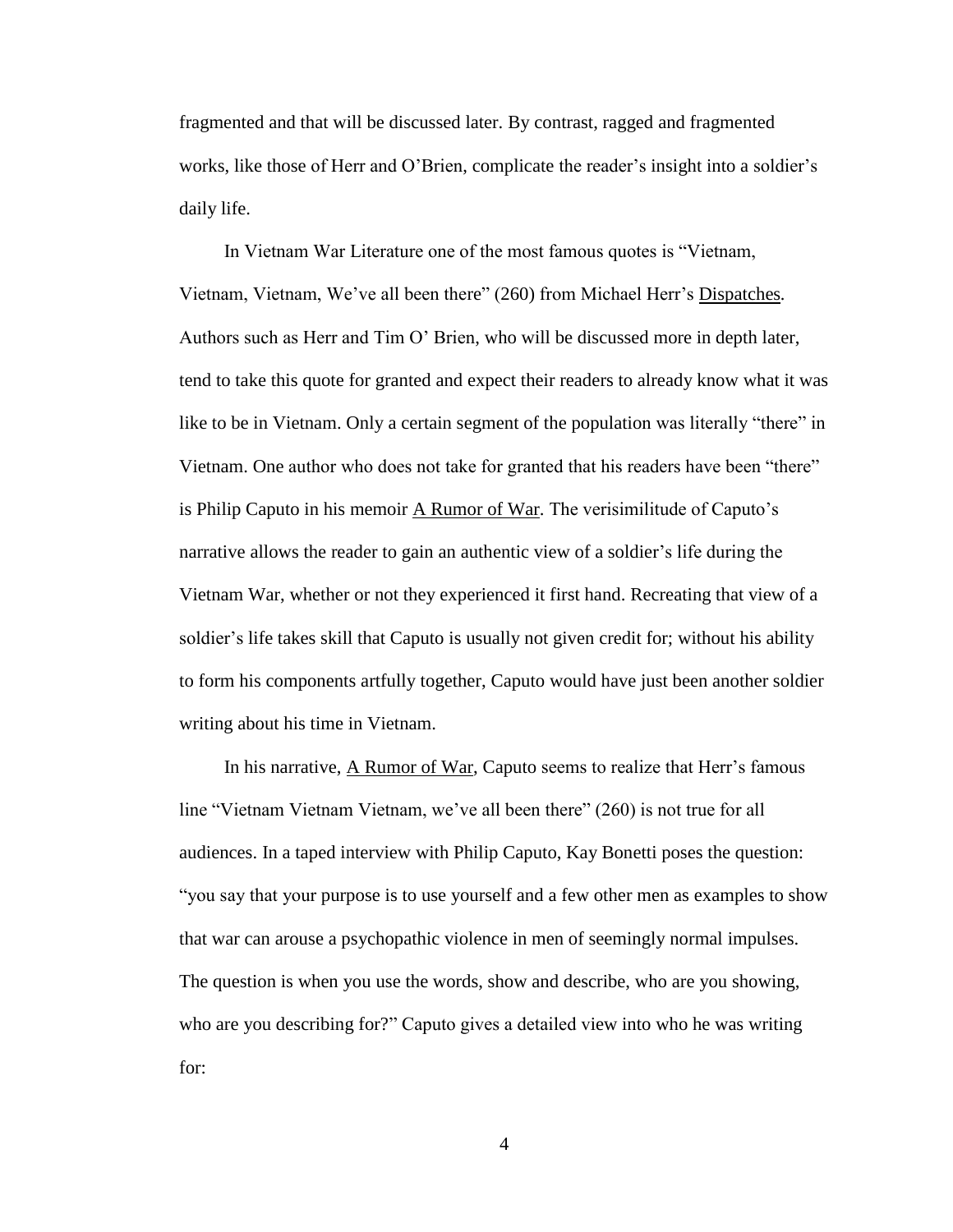Just about everybody in the United States of America who wasn't there, that was my general audience. More specifically, I had in mind the antiwar protestors, the liberals, the left who had gotten, to my mind, awfully, awfully smug and morally self righteous about, not merely, I can understand because I eventually ended up sympathizing, as a political point of view, being outraged by the whole Vietnam policy, was one thing, and vehemently disagreeing is one thing, but when that outrage started to fall upon the heads of those of us who fought in the war. I was quite distressed because it was really being morally judged by people, who themselves, had never been tested at all, let alone tested to such a degree… Once you are put into an environment like that a logic takes over that you are almost powerless to resist. What do you do when you're suddenly faced with surviving in this jungle, where you don't know who is the enemy and who isn't and you are subjected to all the sheer physical horrors; lack of sleep, you're hungry, you're living in mud three to four weeks at a stretch ,you're covered with jungle sores and the fact is that you are forgotten by everybody, the liberals, the left…What I wanted to do, what I know I succeeded in doing in this was I wanted someone, especially of smug self assurance, smugly believing in their own virtue and the strength of their own character to pick this thing up and when they close the book, when they turn the last page to say to themselves: had I been in that situation how would I have behaved. Just to ask themselves that question, thats what I want to do and I know I succeeded in doing that.

Caputo's account of his time in Vietnam offers the readers who were not in Vietnam, and also those who were politically against the war, an insight into war from the soldiers' perspective, a perspective they might not have seen before. Instead of the writerly, journalistic distance that readers feel while reading O'Brien and Herr, Caputo takes his different components and blends them together to form his narrative and show the reader dimensions of a soldier's life during war while also showing that under the circumstances of war the reader may have reacted the same way as Caputo did. In his interview with Kay Bonetti, Caputo discusses how he tried to start  $\underline{A}$ Rumor of War as a novel and how he realized that it could only be a memoir;

> I realized I had taken part in an experience that was characterized by a lot of episodic events ... I realized that I was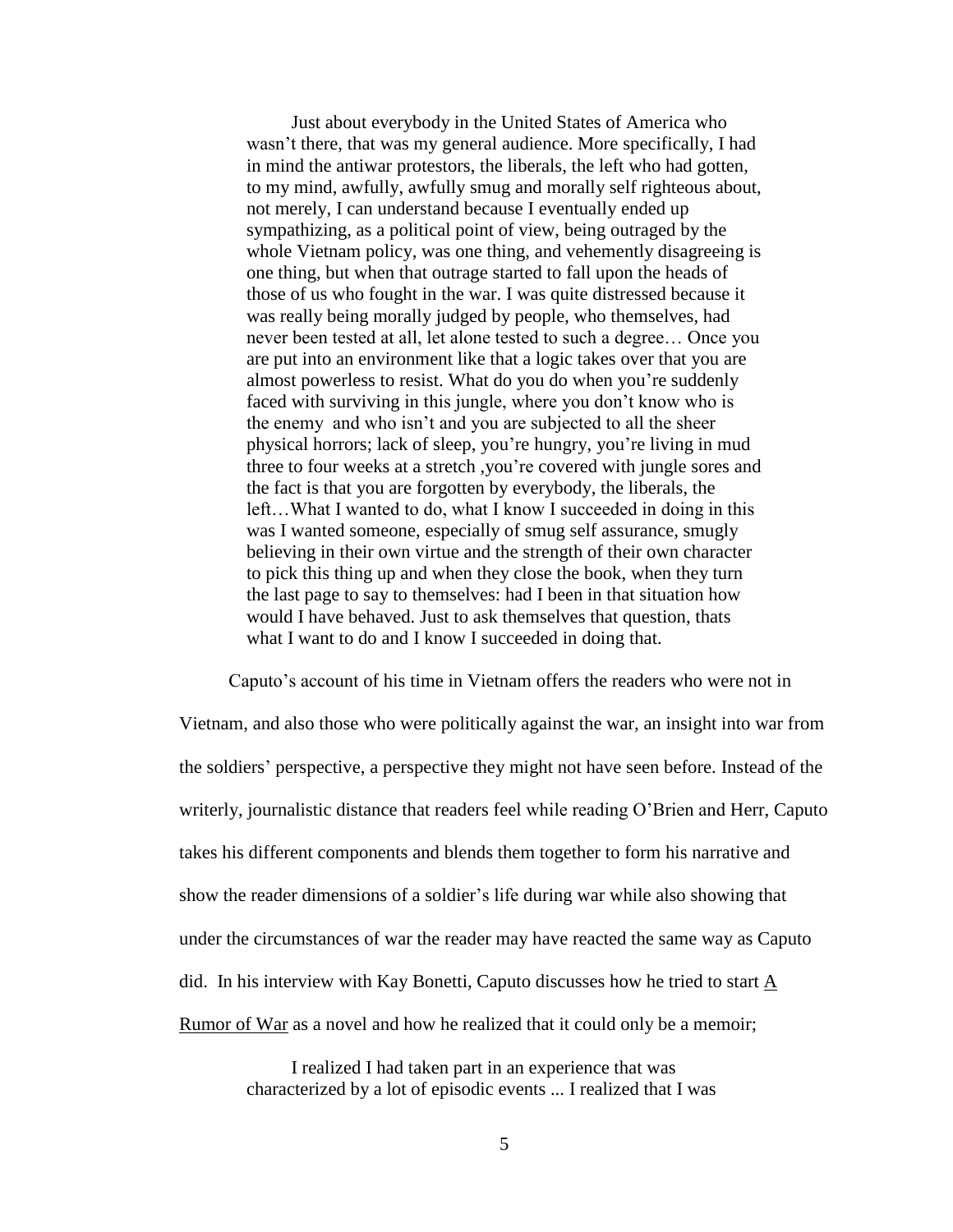trying to write a traditional war novel from these chaotic events and that it wasn't working...It wasn't clicking for me, there was some unifying thread missing that I could never find.. The unifying thread is it's a dantesque journey from light into darkness, into a newer and clearer light, and that journey was the journey that my own spirit made in Vietnam and that pulled the whole thing together and I finally wrote it.

Since Caputo is able to give his readers a purposeful look at the soldiers in Vietnam, the readers are able to get a deeper understanding of the war than they might get from other authors like O'Brien and Herr. Caputo forms his components in an unyielding way that reveals to his audience his journey in Vietnam. In Caputo's work the reader tends to feel less unsettled because of the feeling that we have more of a credible view. Unlike O'Brien and Herr, whom we see as the writer and the journalist, Caputo gives us a sense of being the soldier rather than just a writer. This thesis will dwell on Caputo's stance as the soldier and his components and then look later at O'Brien and Herr as the writers and their fragmented works. Caputo's work is a non-fictive memoir which achieves its verisimilitude via a novelistic assembly of its components.Caputo started A Rumor of War as a novel but in keeping with his truthfulness and verity of his work he decided it worked better as a memoir. By writing his narrative as a memoir Caputo reveals to all readers, soldiers and nonsoldiers alike, the verity of his work. By looking at the individual components and how they are placed together, the reader recognizes the truthfulness of Caputo's memoir and in turn his audience feels as if they are taking his journey with him and the other soldiers. Caputo's work is significant when looking at Vietnam War Literature because the readers are able to grasp an understanding of war that they are not able to achieve from authors such as Herr and O'Brien.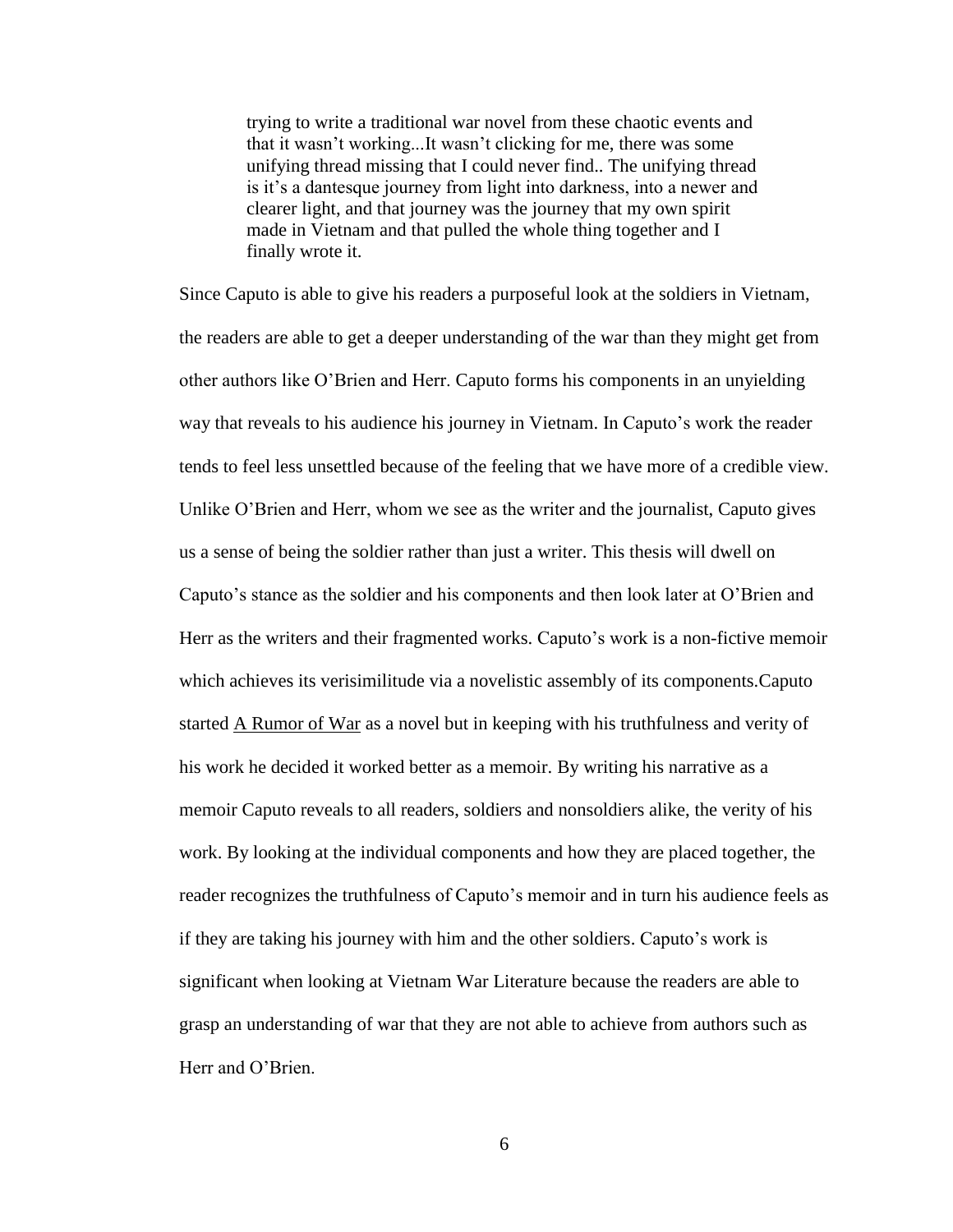#### CHAPTER II

#### COMPONENTS

#### **2.1 Language Component**

One of the most important components throughout the narrative is language. Three different types of language meld together to form Caputo's narrative; they will be classified as Standard English, Military language, and also grunt vocabulary. These three types of language, fused together, allow a similar reading experience for those who have, and do not have, a standard for recognizing authentic Vietnam War experience.

Standard English is used when Caputo is analyzing situations and his feelings about them. Standard English lets the reader connect with Caputo, not just as a soldier, but as the average person. Standard English is seen when he describes his home town of Westchester: "It had everything a suburb is supposed to have: sleek, new schools smelling of fresh plaster and floor wax, supermarkets full of Wonder Bread and Bird's Eye frozen peas" (4). This type of language is used so that the reader can relate to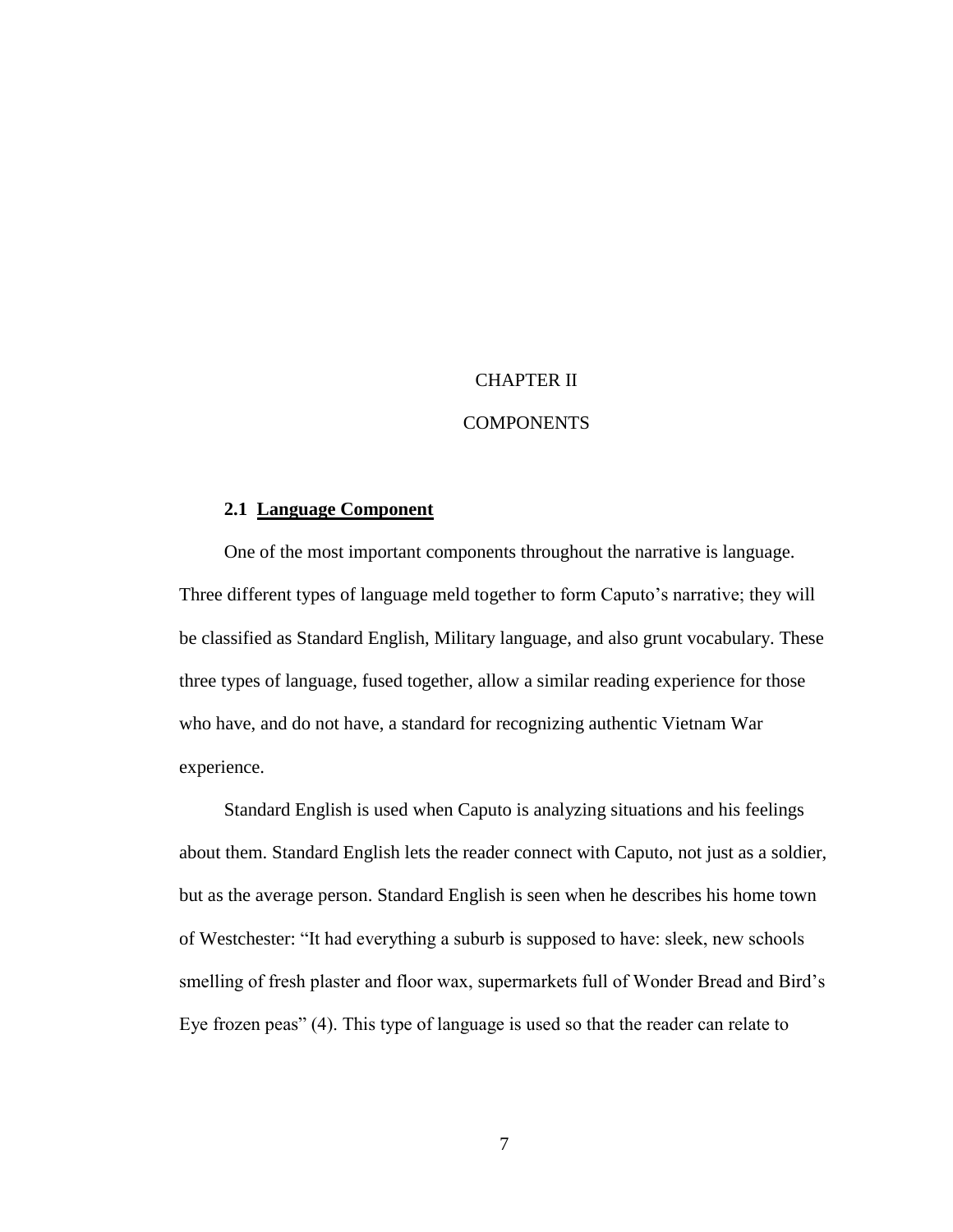Caputo since this is the language everyone is familiar with. The relatable aspect of Caputo's home town starts to bring the reader deeper into his memoir.

The second type of language, military, may not be familiar to every reader but Caputo successfully relays its meanings to the reader. This language is seen throughout the narrative but starts early on when Caputo goes to Basic Training. During Basic Training he starts to learn military jargon, for example he learns that a "helicopter assault was a vertical envelopment"  $(14)$ . During training we see not only the physical change that comes over Caputo but also the change in his language. Instead of seeing the landscape, he was now calling it "terrain". The change in Caputo's language shows that he is becoming a soldier. By using the military language he gives verity to the experience and it also allows the reader to see the euphemistic tones that the military gives to desensitize the violence of war.

 Military language is particularly noticeable in Caputo's narrative is when he becomes the "officer in charge of the dead". He is the one who has to fill out all the paper work on those killed in action (KIA), wounded (WIA), or missing (MIA). This is the first time that such a job is written about in a Vietnam War narrative. Caputo tells us that "All reports had to be written in that clinical, euphemistic language the military prefers to simple English. If, say, a marine had been shot through the guts, I could not write 'shot through the guts' or 'shot through the stomach'; no, I had to say ‗GSW' (gunshot wound) ‗through and through, abdomen.' Shrapnel wounds were called 'multiple fragment lacerations,' and the phrase for dismemberment, one of my very favorite phrases, was ‗traumatic amputation' (166). This euphemistic language the military uses to gloss over the most gruesome images. Caputo provides the story of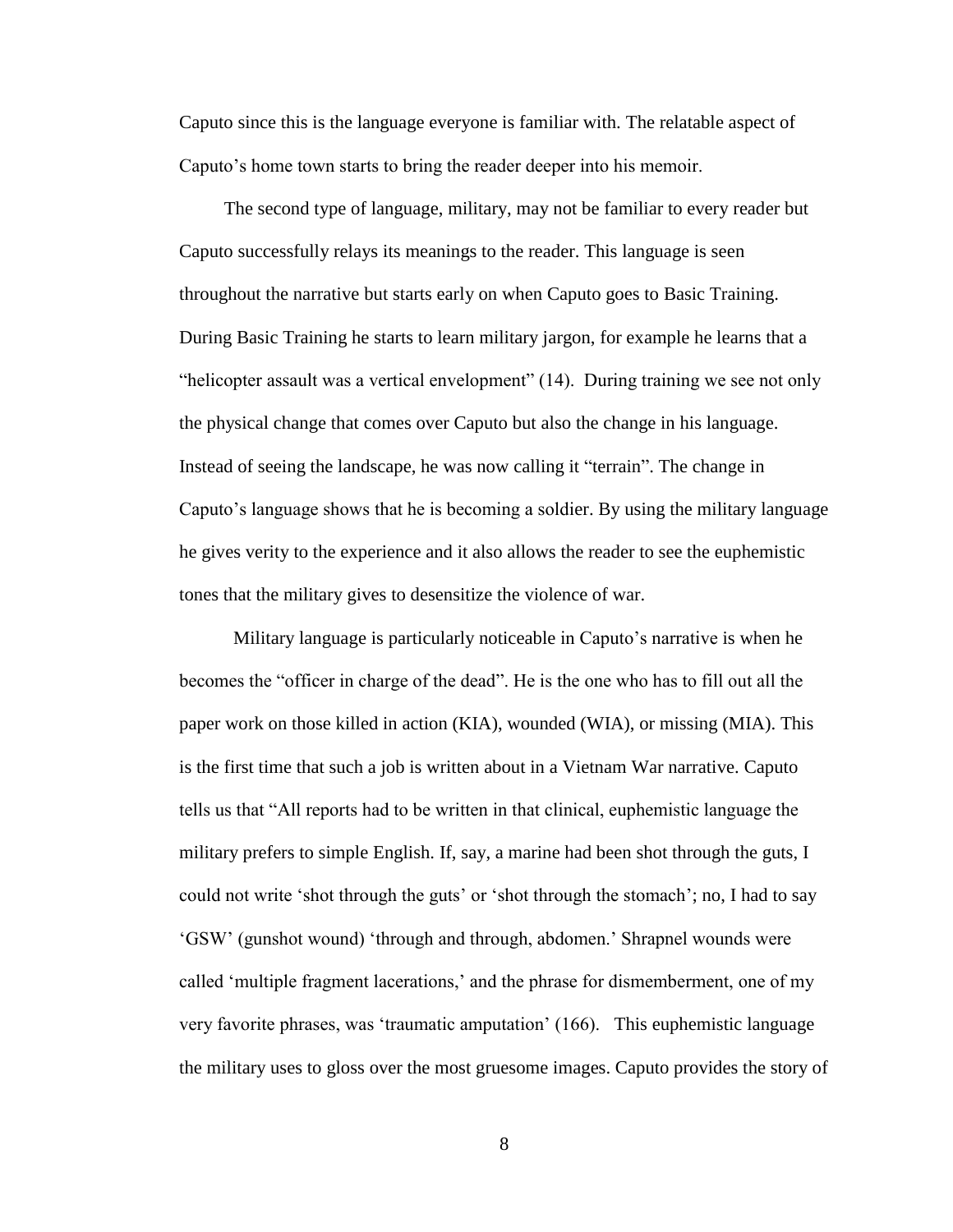Lieutenant Colonel Meyers who "stepped on a booby-trapped 155-mm shell. They did not find enough of him to fill a willy-peter bag, a waterproof sack a little larger than a shopping bag. In effect, Colonel Meyers had been disintegrated, but the official report read something like 'traumatic amputation, both feet; traumatic amputation, both legs and arms; multiple lacerations to abdomen; through and through fragment wounds, head and chest.' Then the notation 'killed in action''(167). The gruesome images that the soldiers see first hand, that the military language tries to gloss over, show why the psychological /emotional toll was so great on the soldiers, which will be discussed later. This language also demonstrates that the military tried to desensitize the situation, not only for the soldiers but the American public as well, by using euphemistic language.

In response to this desensitizing language Caputo uses his language to expose the violence and the emotions that come with war instead of glossing over the violence as military language does. Caputo writes: "Part of 3d platoon is stumbling down the steep bank; the rest are splashing across the river, yelling and shooting, charging wildly toward a hamlet on the other side. Sniper fire crackles, and a marine who is struggling to cut through the web of brush on the riverbank spins and goes down. Another rifleman calls for a corpsman. The action lasts two or three minutes at most, yet I have seen and heard everything with an unusual clarity, which seems to have something to do with the fact that I might have been shot at any moment"  $(109)$ . The present participles that Caputo uses; stumbling, splashing, etc., brings out the realism of the situation the Marines were going through. This passage demonstrates the violence and the surge of emotions that comes with fighting in a war without using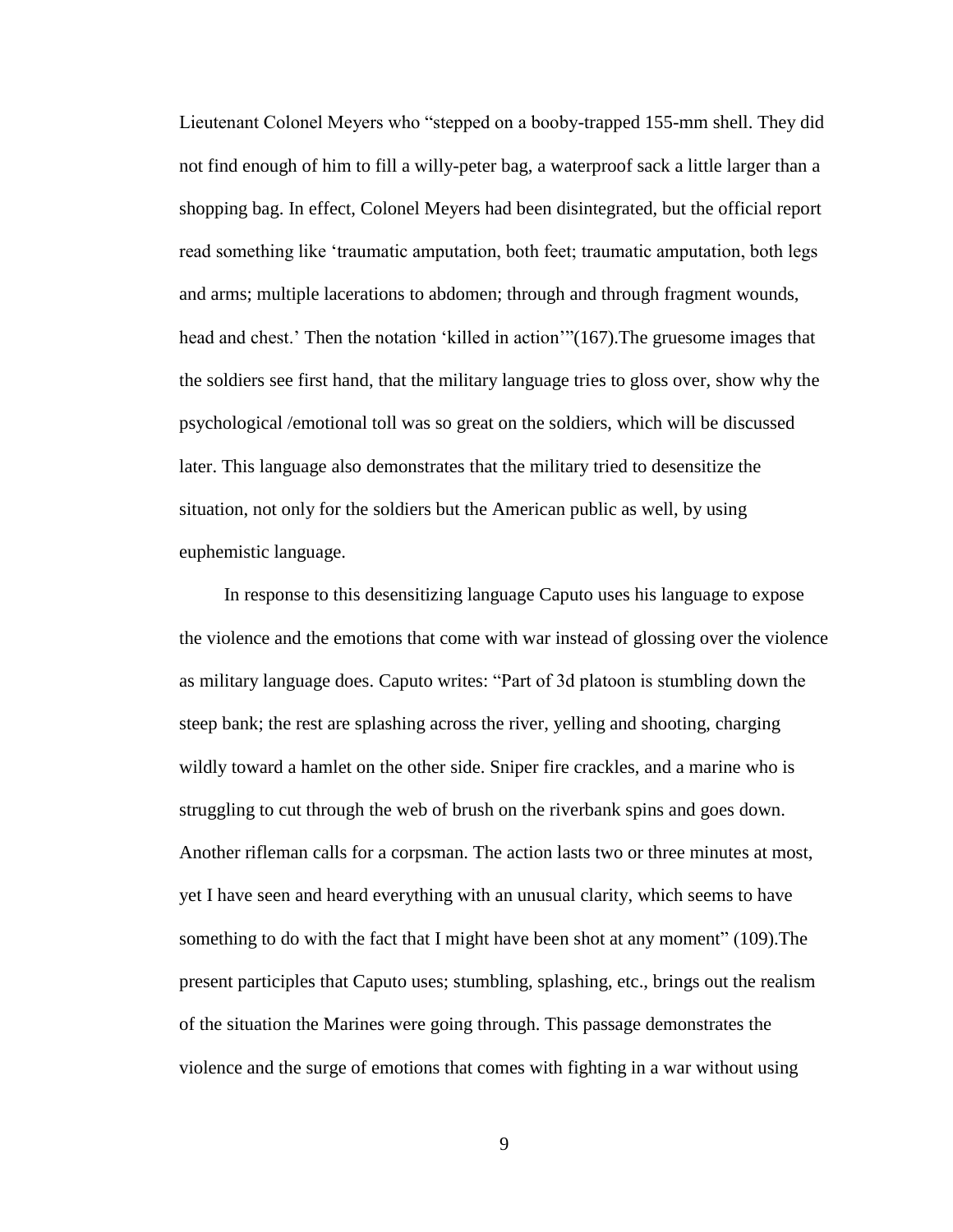any desensitizing language that the military might use to describe what was happening.

Since the soldiers become close because of everything they go through, they use a third type of language, grunt vocabulary, which is a mix of Standard English and military language. A grunt is a member of the infantry. This type of language is seen when the soldiers communicate with each other. An example of grunt vocabulary would be the term "wasted. In the war soldier's slang for death was wasted" (220).This language conveys the tight bond between the soldiers, one that is only felt by soldiers who have fought together. It is the mixing of these three languages that conveys the bond to the reader. This bond is usually ineffable to any reader who has not fought in war since the bonds between soldiers come from the fear, violence, and gruesome images they face together, but Caputo allows his readers to comprehend this bond by showing the reader what the soldiers go through together in times of war.

In his article "Vocabularies of Experience," J.T. Hansen discusses the three types of languages that are melded together to form Caputo's narrative. Hansen explains how "The narratives bring coherence to the experience by the elegantly simple expedient of using vocabularies to differentiate the roles, values, and feelings the men successfully encounter. Concurrently, the reader develops fluency in the vocabularies and thus an increasingly sophisticated understanding of the experience" (Hansen 137). By using these three different types of languages throughout his narrative Caputo conveys to the reader the verity of the experience that the soldiers were going through. Hansen discusses that the three types of language "used in combination, they either clarify the internal dynamics of the experience or enable the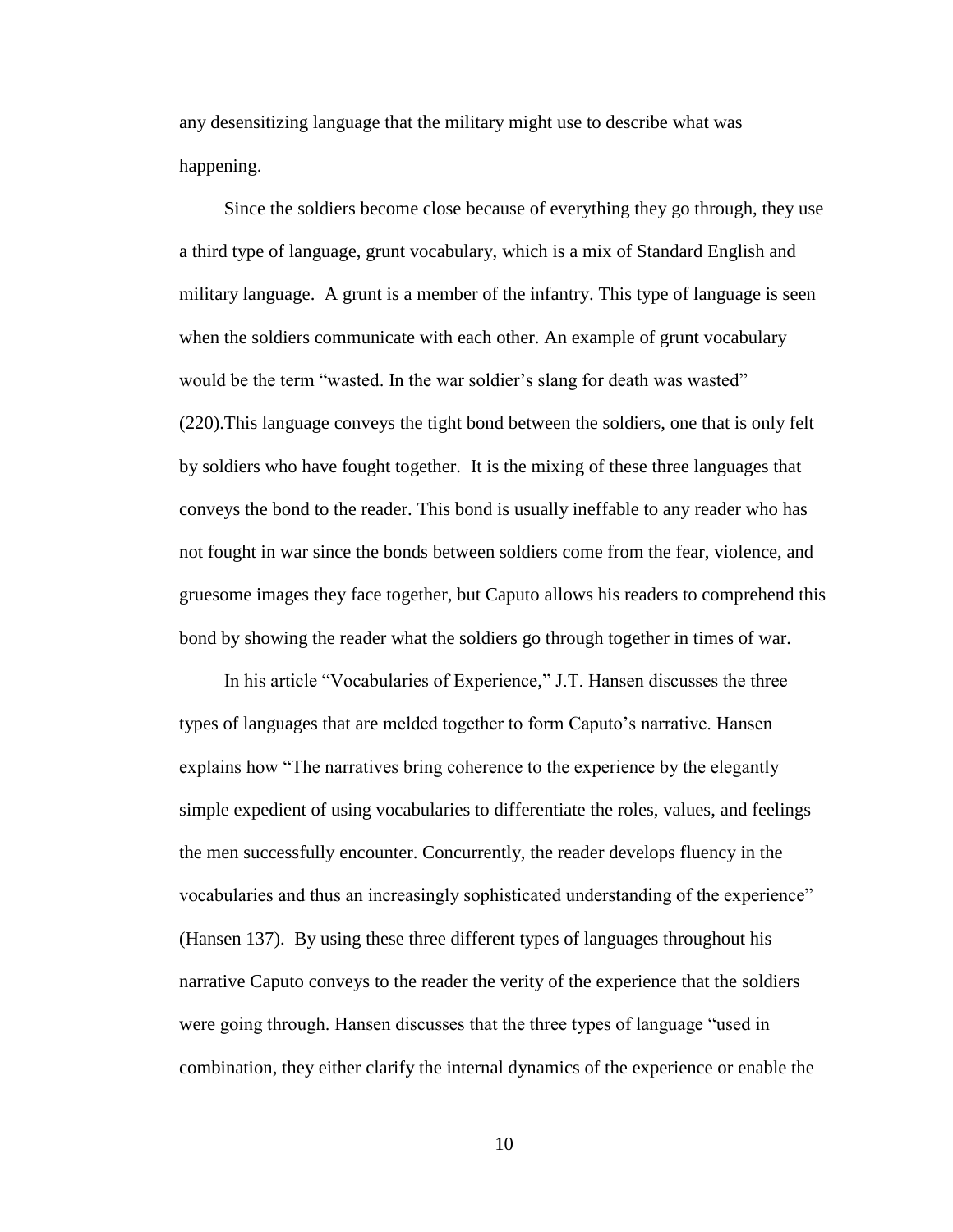reader to draw inferences and formulate conclusions" (136). Hansen also points out that to read a Vietnam narrative it must be active reading since "the reader must" achieve an accurate knowledge of the facts, however fragmentary, then formulate descriptive generalizations which must be tested and modified in the light of each new fragment" (Hansen 135). Since Caputo places his components together the reader comprehends what was happening in Vietnam and gets a sense of what the soldiers were experiencing. As Hansen correctly sums up:

> The structure of the language imitates the structure of the experience. By mastering the languages, the reader is drawn ever more deeply into the Vietnam experience. While there is no substitute for having served in Vietnam, the experience is not in the final analysis merely hermetic. The extent of the reader's understanding is constantly expanded, tested, and reinforced. This is particularly true of contexts in which the vocabularies are used in combination to dramatize the complexity of the more mysterious, ambiguous aspects of surviving a year in the combat zone (149).

When Caputo uses these languages together the reader is able to infer the verisimilitude of Caputo's narrative. The three languages show the soldiers as regular citizens, warriors, and close friends. In his book Vietnam in American Literature, Philip Melling, obviously does not feel that Caputo's language shows the soldier. He states: ―With his blood and guts prose Caputo tends to shout too loud and too often to make himself heard" (64). As an example of this "blood and guts prose," Caputo writes; "And the mutilation caused by modern weapons came as a shock…Nevertheless, we were sickened by the torn flesh, the viscera and splattered brains…They did, in fact, seem more dead. *Massacred* or *annihilated* might better describe what had happened to them" (128). What Melling calls "blood and guts prose" actually tends to enhance the reality of the violence in Vietnam.Caputo uses all three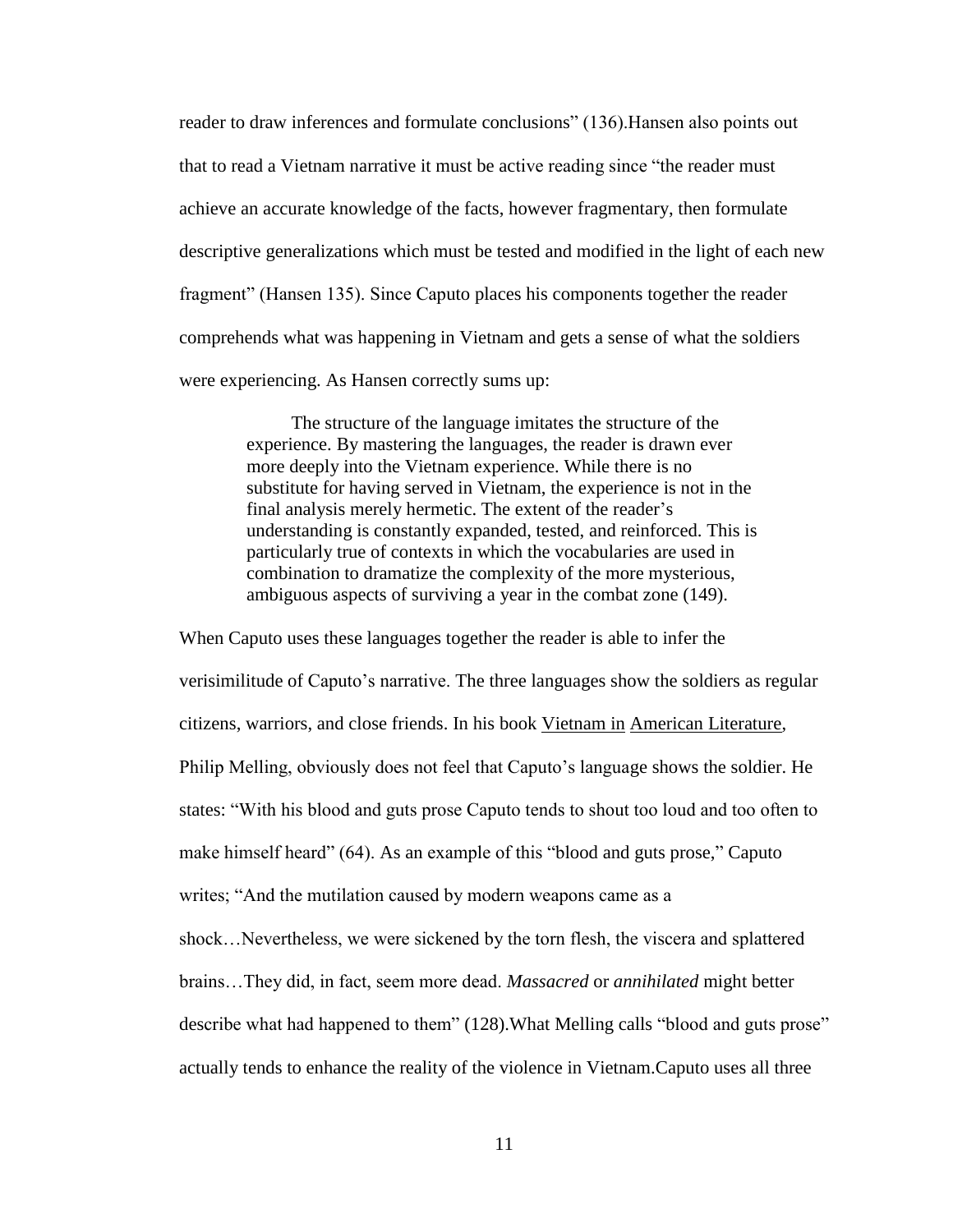languages to show the distinct mixture of language used by the soldiers. The reader comprehends the veracity of the soldier's life in Vietnam because Caputo includes Standard English along with the grunt vocabulary.

A passage that uses Caputo's different languages and allows the reader to grasp the verity of Caputo's work is at the end of his work.

> The experience of being under heavy fire is like suffocating; air suddenly becomes as lethal as a poison gas, its very molecules seem to be composed of pieces of lead flying at two thousand miles an hour. The bullets hissed and cracked over my head, and I yelled-no screamed- Allen! I'm pinned down. Pour it on 'em, goddamnit. Your right front, around the bend. POUR IT ON ‗EM GODDAMNIT. The three marines managed to sound like a small army, with Crowe's shotgun roaring loudly. Then came the flat, dull blasts of 40-millimeters as Allen laid down a barrage with his grenade launcher (265).

Caputo uses all three of his languages in this passage and when he mixes all of these languages the reader deeply identifies with the soldiers. In Standard English, he discusses how it was to be under fire. In grunt language, he starts screaming at the soldiers to "Pour it on 'em." In military language, shortly thereafter, he explains the sounds of the military weapons. The mixture of languages allows Caputo's audience to infer the verity of his work. This mixing of languages is discussed by Mikhail Bakhtin using the term heteroglossia, meaning more than one voice in a work. Bakhtin discusses heteroglossia in terms of the novel but his thoughts on language also apply to Caputo's work of nonfiction. Bakhtin discusses how "all languages of heteroglossia are specific points of view on the world, forms for conceptualizing the world in words" (676). Individually, Caputo's three languages produce different aspects of Caputo's world as a soldier and also as a civilian, but when placed together infers a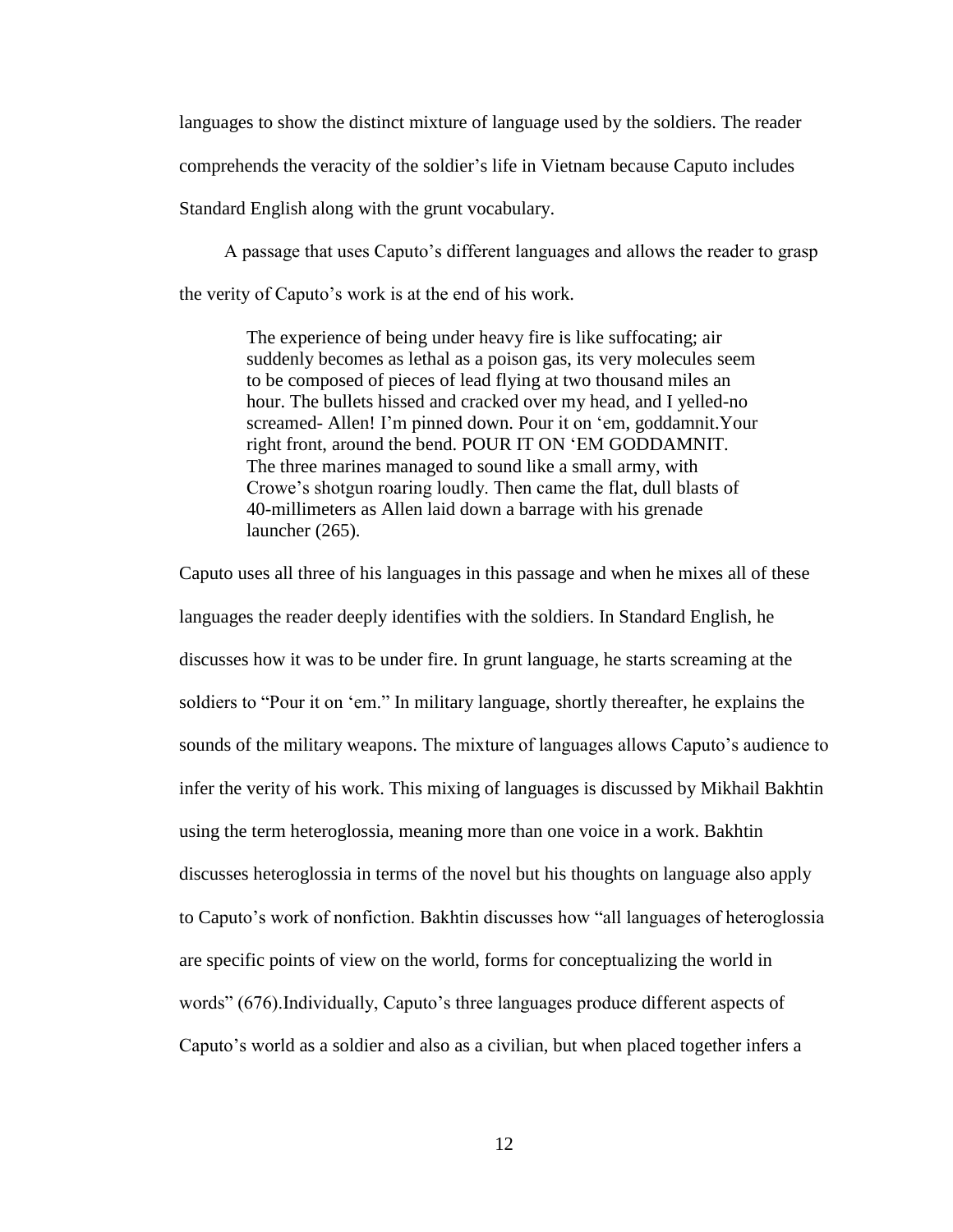deeper understanding into Caputo's life during war. Caputo places his languages harmoniously together to cause an eye opening effect on the reader.

#### **2.2 "The Two Caputo's"**

While looking at Caputo's components throughout the narrative it is important to look at what we might call "the two Caputo's". One Caputo is a young marine who fights in Vietnam and exists in the narrative as a character and the other Caputo who has lived through Vietnam and is looking back at his experience as the narrator of  $\triangle$  Rumor of War. Caputo has an apparently effortless way to weave his two selves together. In Walking Point, Thomas Myers discusses these two Caputo's:

> Caputo consistently presents two figures in the memoir: the warrior in the process of historical transformation and the finished product, a carefully controlled narrative voice that presents evidence and finally passes judgment on his former persona. The reader confronts a double image, a chastened Caputo chronicling the passage of an immature but developing one, one dramatic monologue in constant tension with the other. Offering his thoughts, feelings, and actions in the historical context in which they occurred, he also provides a wrenching, often polemical gloss of their significance. As Caputo offers the original data and refracts them through his new perceptions, the reader is encouraged to judge speakers, the romantic warrior but also the transformed confessor of the original sins. (92).

While the reader does confront the double image of Caputo; the "dramatic" monologues" are not in constant tension with each other but instead meld together to offer a perspective that shows the verity of Caputo's narrative. The "two Caputo's" represent the young marine growing into the Caputo who is writing the narrative and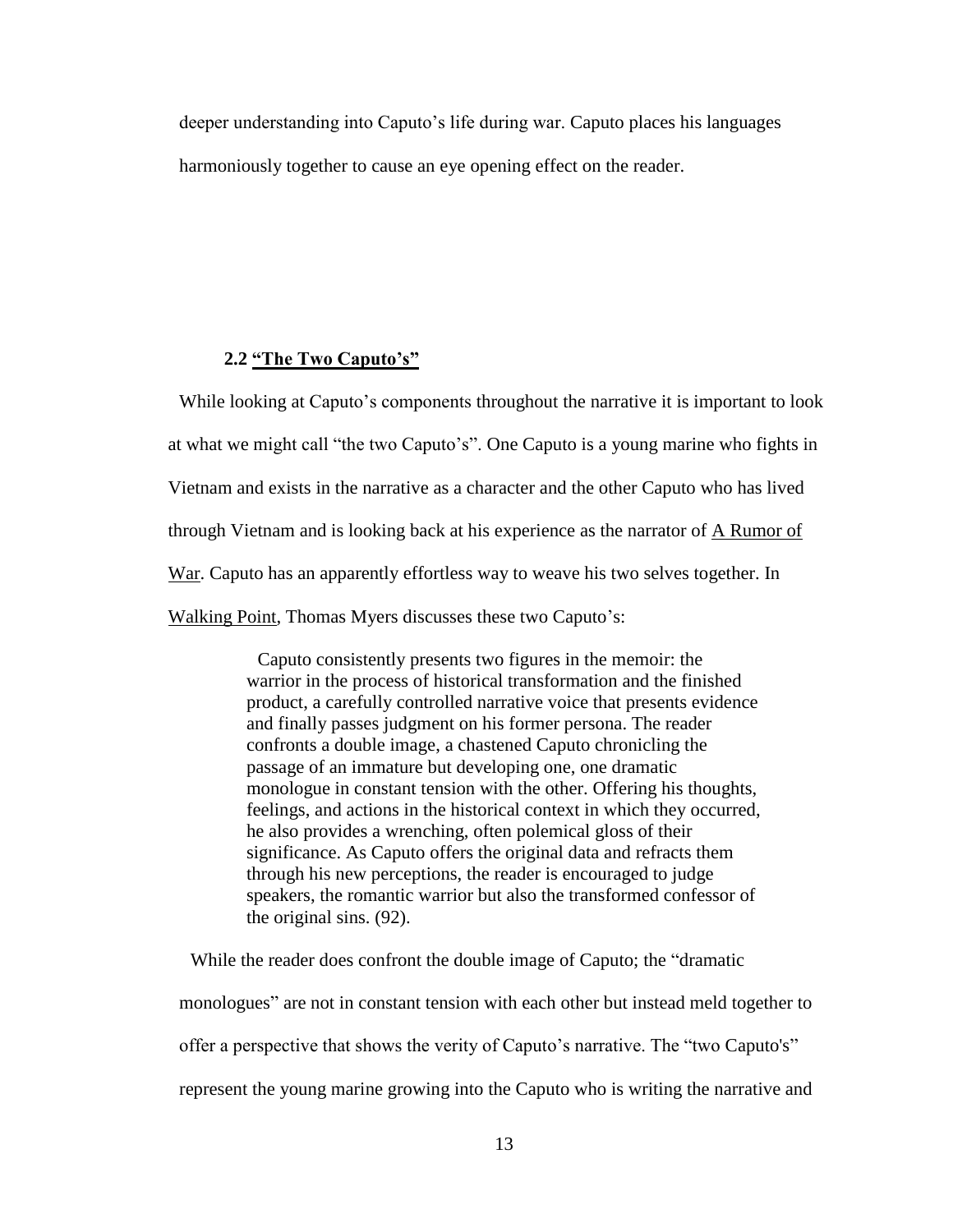also the Caputo who remembers himself during this time. The effect is one that displays the toll Vietnam has taken on the soldiers in the war but also what Caputo now sees of the change within himself since the war.

#### **2.3 Psychological Toll, Flashbacks, Dreams and History**

Throughout his narrative Caputo switches seamlessly from narrating his own psychological reaction to the war as he sees it inwardly to narrating the war from an objective look at a seemingly national perspective of history. In the beginning of the narrative Caputo provides a little history about his battalion: "One –Three was a ‗transplacement' battalion, part of a unit- rotation system used by the Marine Corps between the Korean and Vietnam wars to maintain both the profiency and the spirit of its Pacific forces"(32). In Walking Point, Thomas Myers explains that "Caputo goes to Vietnam at the very moment the American involvement is metamorphosing from the advisory period of Green Beret romanticism to a full combat role, the war of attrition that would grind on for the next eight years‖( 93). Caputo's unit was one of the first to be deployed to Vietnam and they believed that the war would be won fairly quickly and easily; unfortunately, that was not to be the case. The soldiers are fighting in a war that causes a deep psychological toll. Caputo's worst psychological state is in part two of the memoir, "The Officer in Charge of the Dead".

As the "officer in charge of the dead" he has to record not only those who have died but he also has to see many of the dead bodies. Caputo reveals how he started to feel: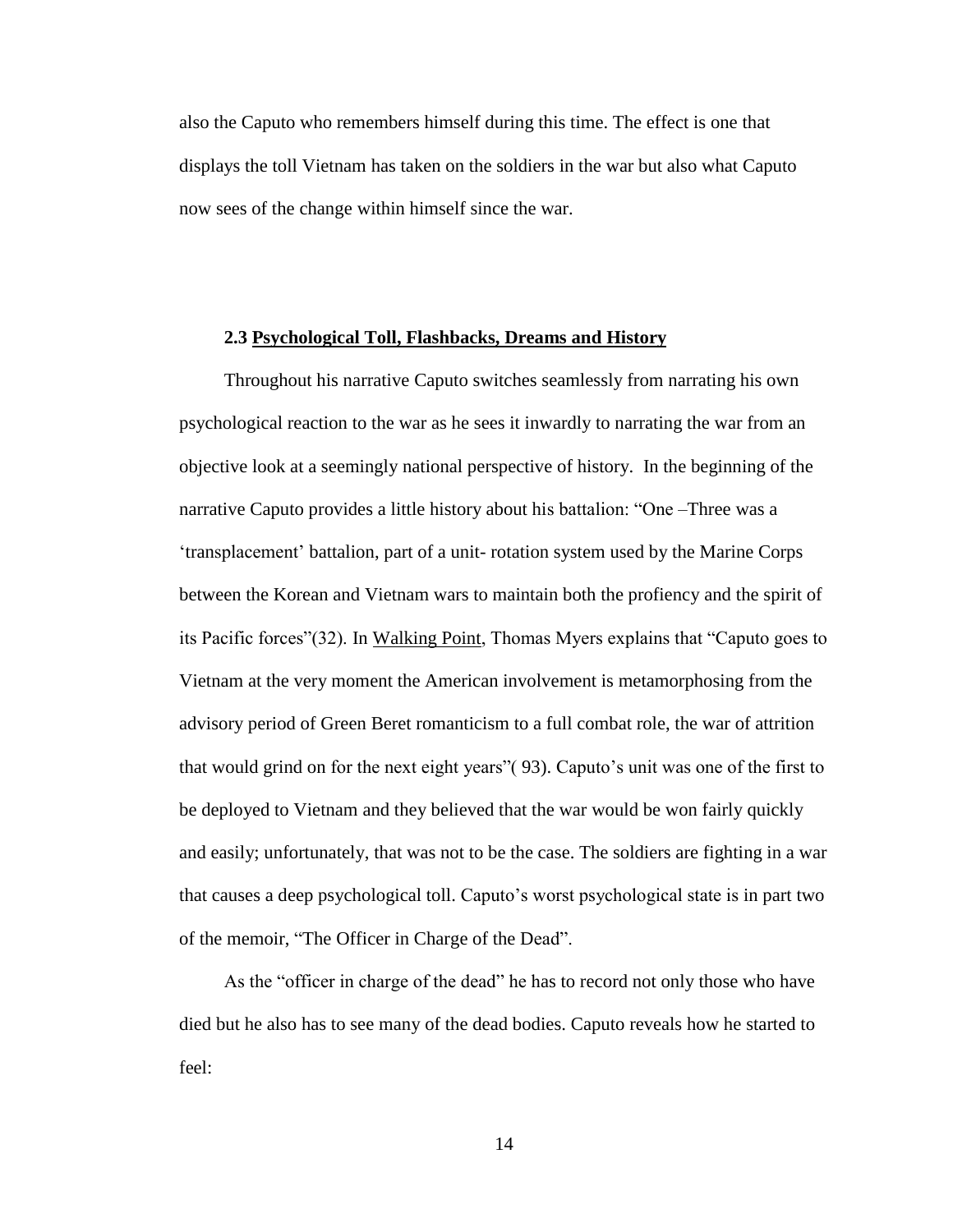The war was beginning to take a psychological toll. Malaria and gunshot and shrapnel wounds continued to account for most of our losses, but in the late summer the phrases *acute anxiety reaction* and *acute depressive reaction* started to appear on the sick-and-injured report sent out each morning by the division hospital. To some degree, many of us began to suffer "anxiety" and "depressive" reactions. I noticed, in myself and in other men, a tendency to fall into black, gloomy moods and then to explode out of them in fits of bitterness and rage. It was partly caused by grief, grief over the death of friends… It made me feel guilty to think about them, guilty about my own comparatively safe life on the staff, guiltier still about being the one who had translated their deaths into numbers on a scoreboard. I had acquired a hatred for the scoreboard. It symbolized everything I despised about the staff, the obsession with statistics, the indifference toward the tragedy of death; and because I was on the staff, I despised myself (201-202).

This passage expresses the heightened displacement of emotions that most soldiers felt in Vietnam. Caputo expresses his individual, weakened sense of emotion as well as showing the verity of his narrative by conveying how the war began to emotionally affect the soldiers. Caputo reveals the many emotions that the soldiers have to deal with, from depressed to rage, to guilt for being alive. These many emotions profoundly demonstrate the psychological toll the soldier's had to deal with at any given time.

The psychological toll of being the "officer in charge of the dead" is really honestly established when Caputo is forced to look at the dead bodies of some American soldiers. That night Caputo has a very gruesome, haunting dream;

> That night, I was given command of a new platoon. They stood in formation in the rain, three ranks deep. I stood front and center, facing them. Devin, Lockhart, and Bryce were in the first rank, Bryce standing on his one good leg, next to him the faceless Devlin, and then Lockhart with his bruised eye sockets bulging. Sullivan was there too, and Reasoner and all the others, all of them dead except me, the officer in charge of the dead. I was the only one alive and whole, and when I commanded, "Platoon, rye-eet FACE! Sliiiing HARMS! For-WARD HARCH!" they faced right, slung their rifles, and began to march. They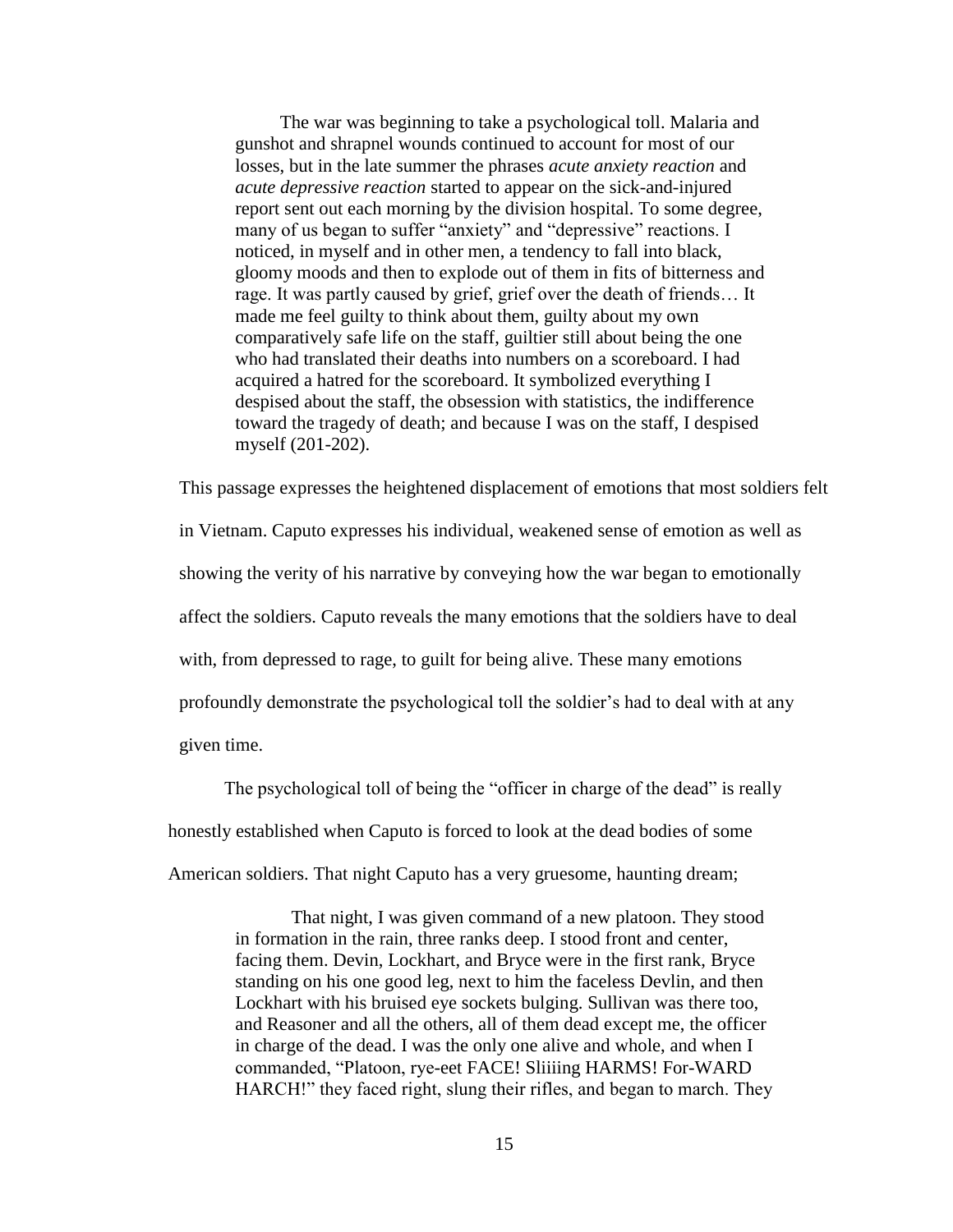marched along, my platoon of crippled corpses, hopping along on the stumps of their legs, swinging the stumps of their arms, keeping perfect time while I counted cadence. I was proud of them, disciplined soldiers to and beyond the end. They stayed in step even in death" (199).

This gruesome dream shows just how much the death of his comrades has affected Caputo. Caputo horridly describes the soldiers in his dream to grant the reader access into his gruesome dream that is brought on by the violence and death seen all around him. Even when Caputo is awake this dream still haunts him and he even starts to see those that are alive as they would look in death. In his work Vietnam in American Literature, Philip Melling contends "Caputo's weakness is a tendency to overstate the brutality and adventurism of Vietnam" (63). Melling believes that "The need to portray the horror of Vietnam as exceptional and unprecedented limits the writer's capacity for realism"  $(63)$ . Caputo uses the brutality and horror of war to construct the verity of his narrative. The graphic depiction of the violence of war enables soldiers and nonsoldiers to experience Caputo's work the same way, effectively eliminating any barriers between soldiers and nonsoldiers, while also allowing any war protesters to empathize with the soldiers.

Caputo switches from his inward emotional toll to discussing the historical points of the war when he discusses the casualty rate during this time;

It had become a different war. The casualty rate had increased enough to make death and maiming seem commonplace. In its first two months, between mid-September and mid-November, the battalion took two hundred and forty-nine casualities.Attrition.The attrition the enemy inflicted on us and that which we inflicted on ourselves. The Huey gunship that flew in to give fire support to a company pinned down in ambush and ended up giving fire support to the VC by strafing the marines. The troop- carrying helicopter that went down in a monsoon storm…Altogether I wrote an average of seventy-five or eighty reports a week. It became part of my daily routine, as monotonous as the steadily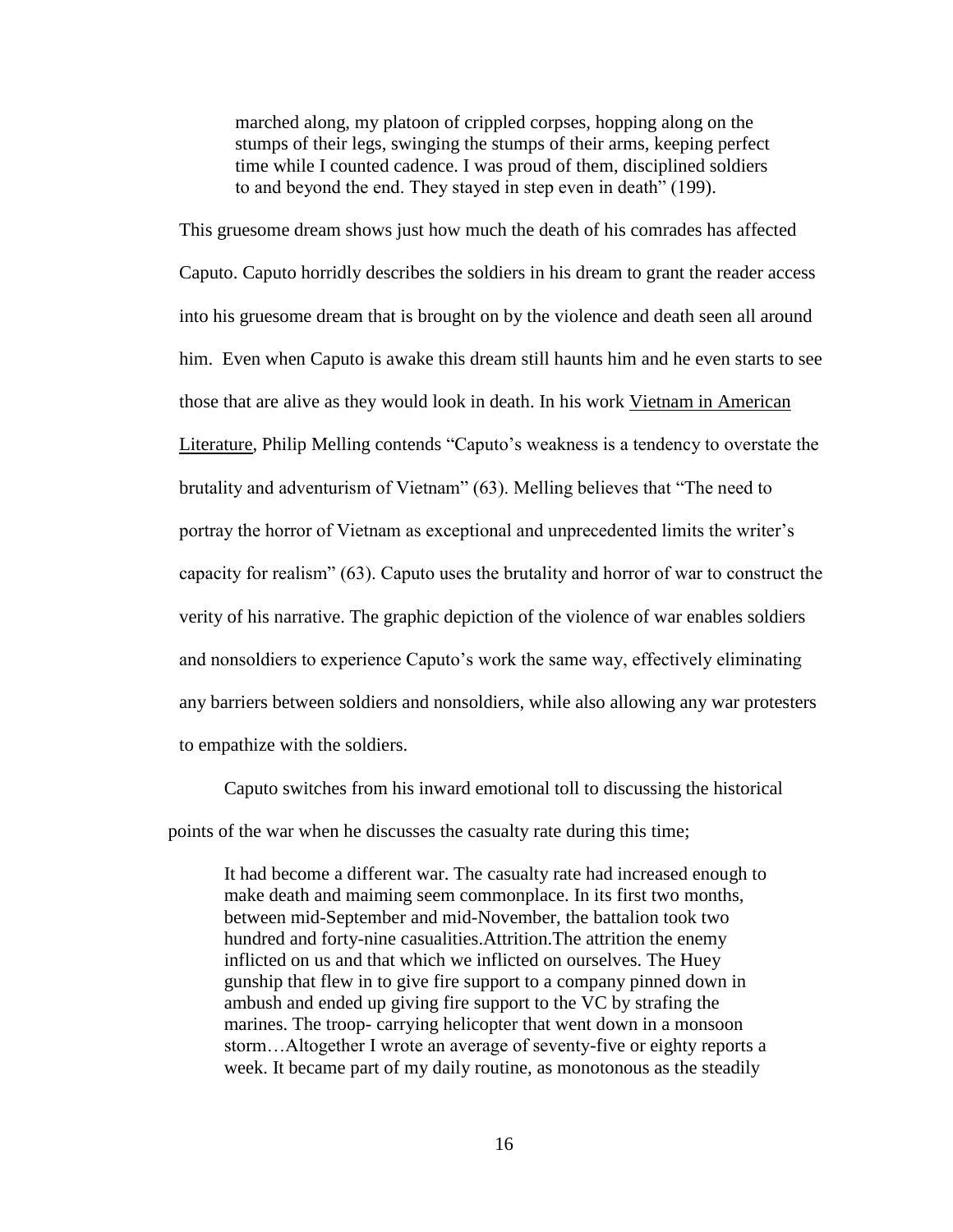falling rain; and soon those names meant no more to me than the names in a phone book (218).

In this same section of the memoir Caputo has to record a name of someone who he knew well, Walter Levy. Caputo then has "An image of Levy smiling... He was standing with his back against a wall, his hands in his pockets. There was a jukebox next to him. Levy took out his pipe ,lit it, and bent down to say something to me…That was in Georgetown ,a long time ago, before Vietnam" (221). Caputo's flashback allows the reader to relate to the soldier's on a more personal level. This passage breaks down the barrier between soldier and nonsoldier since the reader is able to see Levy as they would someone they know.

 Since the death rate would only get worse Caputo discusses what the American society was feeling about the Vietnam War at the time this memoir was published; "Its" very name is a curse. There are no monuments to its heroes, no statues in small-town squares and city parks, no plaques, nor public wreaths, nor memorials… They would make it harder for your country to sink into the amnesia for which it longs"  $(224)$ . It is interesting to see a soldier's perspective of what his own country feels about what he had to fight in. Even though now we do have memorials it is interesting to note how upset the soldiers had to feel about being forgotten for the things they fought for. It is also interesting to see the "two Caputo's" here as well. We see the young Caputo who signed up for war to prove himself and the older Caputo who is wishing he knew then what he knows now about war. Even though there is the older Caputo looking back the reader never feels the writerly distance we feel with O'Brien and Herr. Caputo has the ability to make the reader feel as if they are fighting alongside the soldiers while Herr and O'Brien never seem to take us with them. With O'Brien and Herr there is the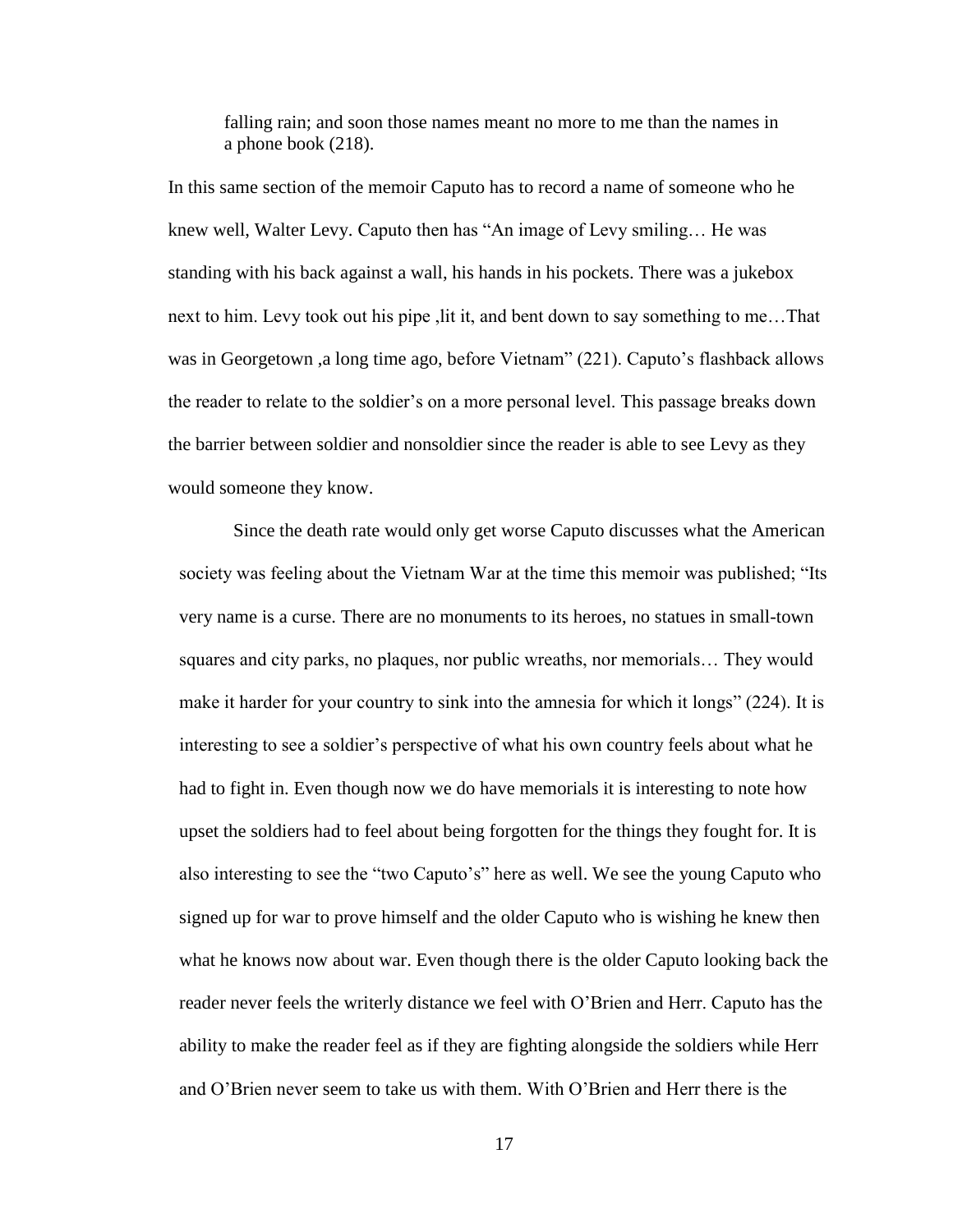feeling that we are always on the outside looking in while Caputo's artfully placed components pull us in with him.

Later on in the memoir, when Caputo asks to be transferred to a line company in 1<sup>st</sup> Battalion he discusses his reasons for wanting to go back into the field; "I felt useless and a little guilty about living in relative safety while other men risked their lives… The fear of madness was another motive. The hallucination I had had that day in the mess, of seeing Mora and Harrison prefigured in death, had become a constant, waking nightmare. I had begun to see almost everyone as they would look in death, including myself" (230). Throughout his time in the line company Caputo goes through feelings of nothingness and then feelings of a cramping fear to an intense hatred of the enemy. At one point in the narrative the line company destroys a village; afterward Caputo describes what he felt:

> I felt sick enough about it all, sick of war, sick of what war was doing to us, sick of myself. Looking at the embers below, at the skeletons of the houses, a guilt weighed down on me as heavily as the heaviest pack I had ever carried. It was not only the senseless obliteration of Ha Na that disturbed me, but the dark, destructive emotions I had felt throughout the battle, almost from the moment the enemy mortars started to fall: urges to destroy that seemed to rise from the fear of being destroyed myself. I had enjoyed the killing of the VietCong who had run out of the tree line. Strangest of all had been the sensation of watching myself in a movie. One part of me was doing something while the other part watched from a distance, shocked by the things it saw, yet powerless to stop them from happening (305-306).

Caputo includes passages such as these so that the reader infers a sense of the emotional toll the war had on the soldier's minds as they went through battle. It is easy to see that Caputo is experiencing very hard times and doesn't understand all of the feelings that he is experiencing by being in war. Unfortunately, the emotional toll only deepens as the war goes on.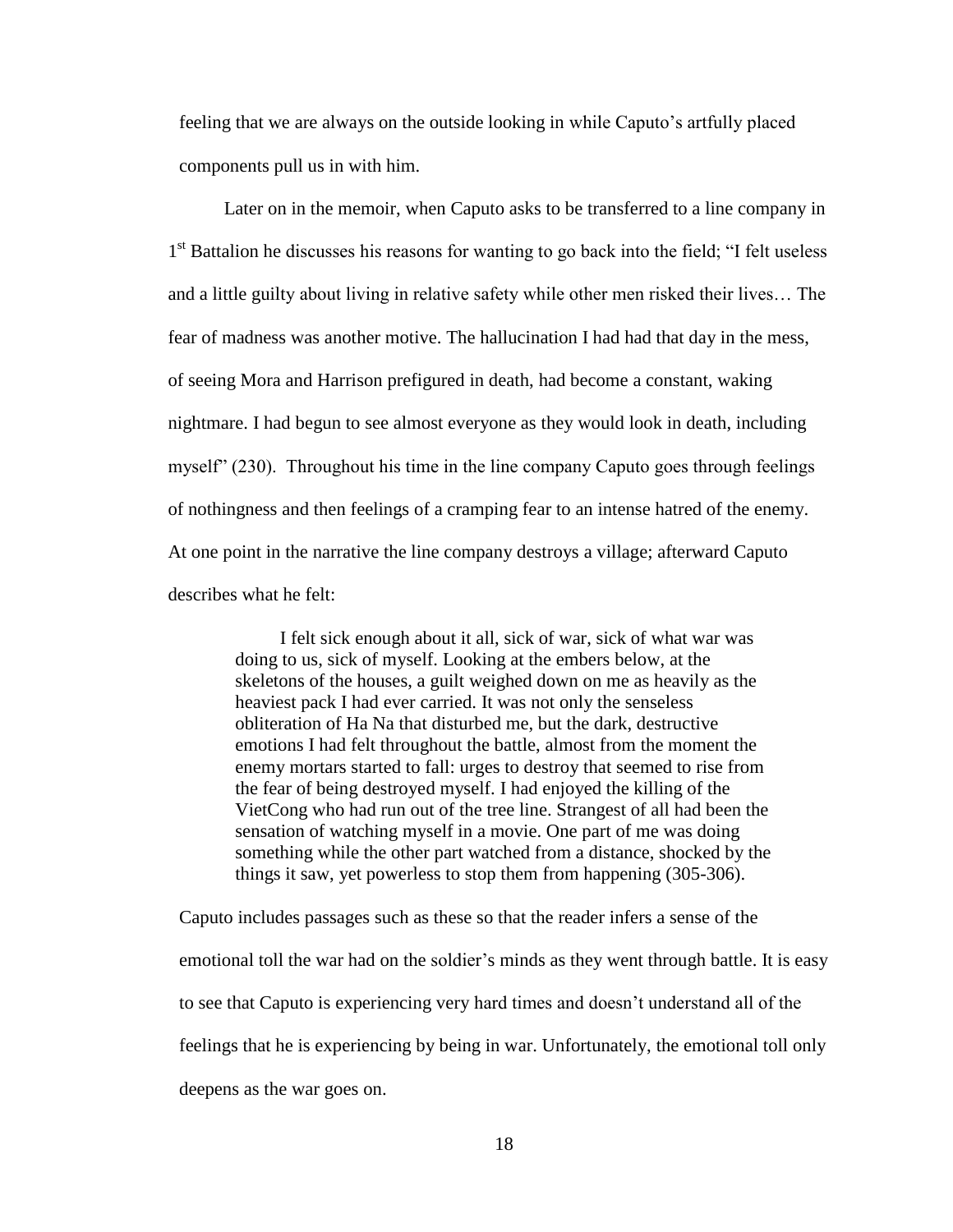The retaliation that Caputo so desperately wants against the enemy comes to a head when he sends out a patrol to go and capture some men from a village. Caputo sends out the patrol even though he knows that Allen, one of the men on the patrol, would kill them. Caputo tells us; "I knew he was going to kill those men on the slightest pretext...It was my secret and savage desire that the two men die"  $(317)$ . While on patrol Allen does exactly what Caputo secretly wanted him to do, he kills one of the men. Caputo then sees that Allen has killed the wrong person; he has killed an innocent boy. After this incident, Caputo and the men on the patrol are charged with murder. Caputo feels a bit outraged that he is being charged with a crime since "They had taught us to kill and had told us to kill and now they were going to court  $$ martial us for killing" (322). Caputo's hatred and fear had caused him to do something that he never thought he would do. The killing of the young boy is one instance that causes the reader to wonder what they would have done under the same circumstance, something that Caputo wanted the reader to do. In the end he is not charged with anything but he still feels outrage and guilt at what he had done during the war.

Caputo places his components together to give the reader the chance to live vicariously through the young soldiers. An example of fusing together psychological, language and history components is seen in this passage;

> Some combat veterans may think that I am making too much of a single casualty. Later, I was to see fairly active fighting, and I know that experiencing heavy or constant losses tends to diminish the significance of one individual death. But at the time we lost Sullivan, casualties were still light; it was the "expeditionary" period of the war, a period that lasted roughly from March to September 1965… Perhaps, too, we were less emotionally prepared for death and wounds than those who came later; the men who fought in Vietnam at this time had joined the service in peacetime, before the toll built up to a daily announcement. A small statistic illustrates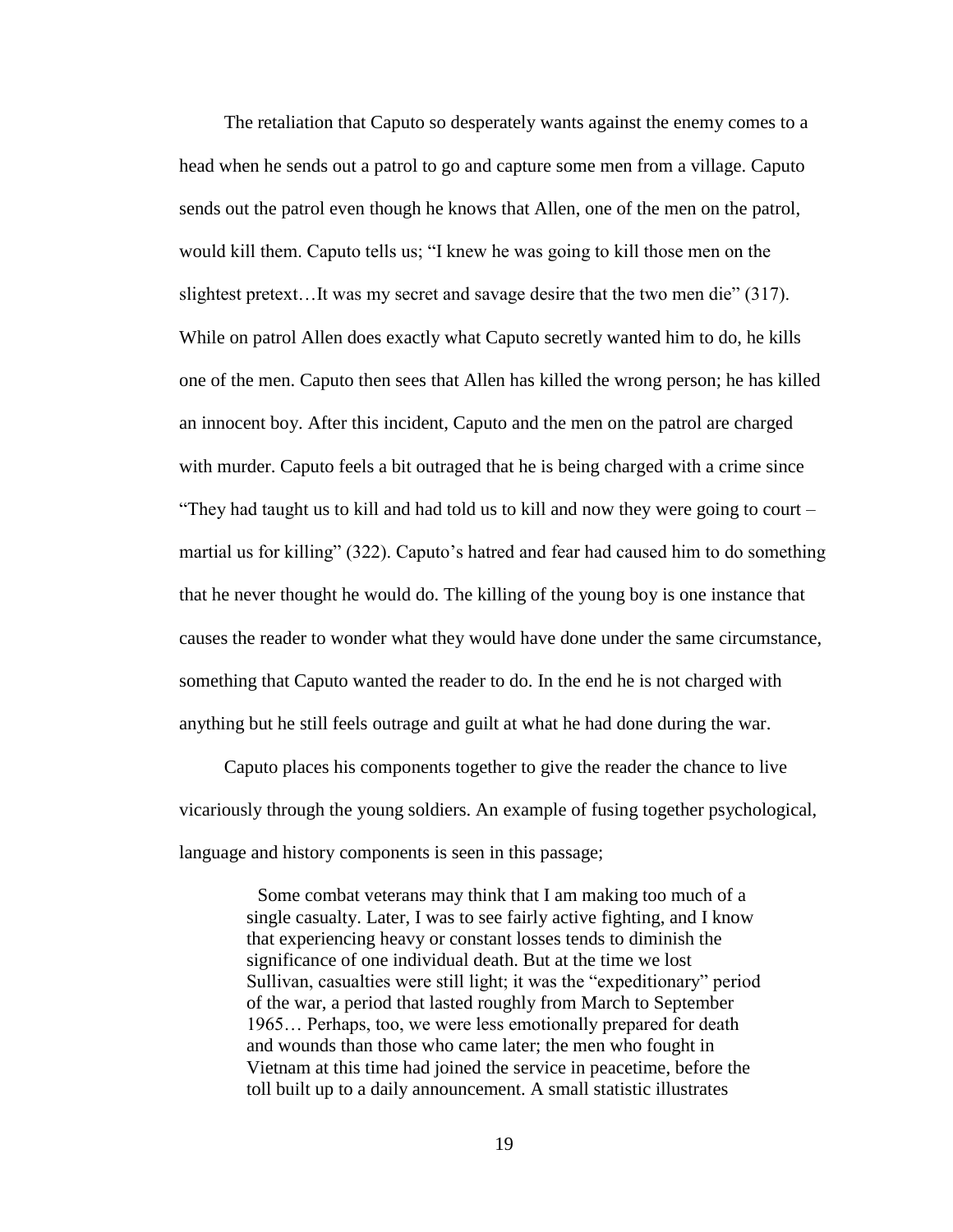what I mean: One-Three's total losses between March and August of 1965 amounted to about one hundred and ten killed and wounded…But most important, in this early period the men in One-Three were very close to one another. They had been together for years and assumed they would remain together until the end of their enlistments.Seargent Sullivan's death shattered that assumption. It upset the sense of unity and stability that had pervaded life in the battalion (Caputo 163).

The military language and standard language are fused together so that Caputo can demonstrate the psychological toll the violence of war had on the soldiers. The military language is seen when Caputo uses terms such as "casualties" and "the expeditionary period". This passage also conveys to the reader what was happening at the beginning of the Vietnam War and how the soldiers in Caputo's narrative were the first to go over to fight before the death toll began to rise. This passage also shows the Caputo who is looking back and realizing the true emotional impact death had on him and One-Three. The voice of Caputo looking back is seen as he discusses the shattered unity in the battalion. When Caputo fuses these three components together we get a look at Vietnam in a different way, emotionally and historically.

Another example of the fusing of components is one where history is fused with emotional toll:

> The regiment's mood began to match the weather. We were along way from the despair that afflicted American soldiers in the closing years of the war, but we had also traveled some emotional distance from the cheery confidence of eight months before. The mood was sardonic, fatalistic, and melancholy. I could hear it in our black jokes: ‗Hey Billy, your going on patrol today. If you get your legs blown off can I have your boots?' I could hear it in the songs we sang. Some were versions of maudlin country-and – western tunes like 'Detroit City,' the refrain of which expressed every rifleman's hope: I wanna go home, I wanna go home, O I wanna go home(227).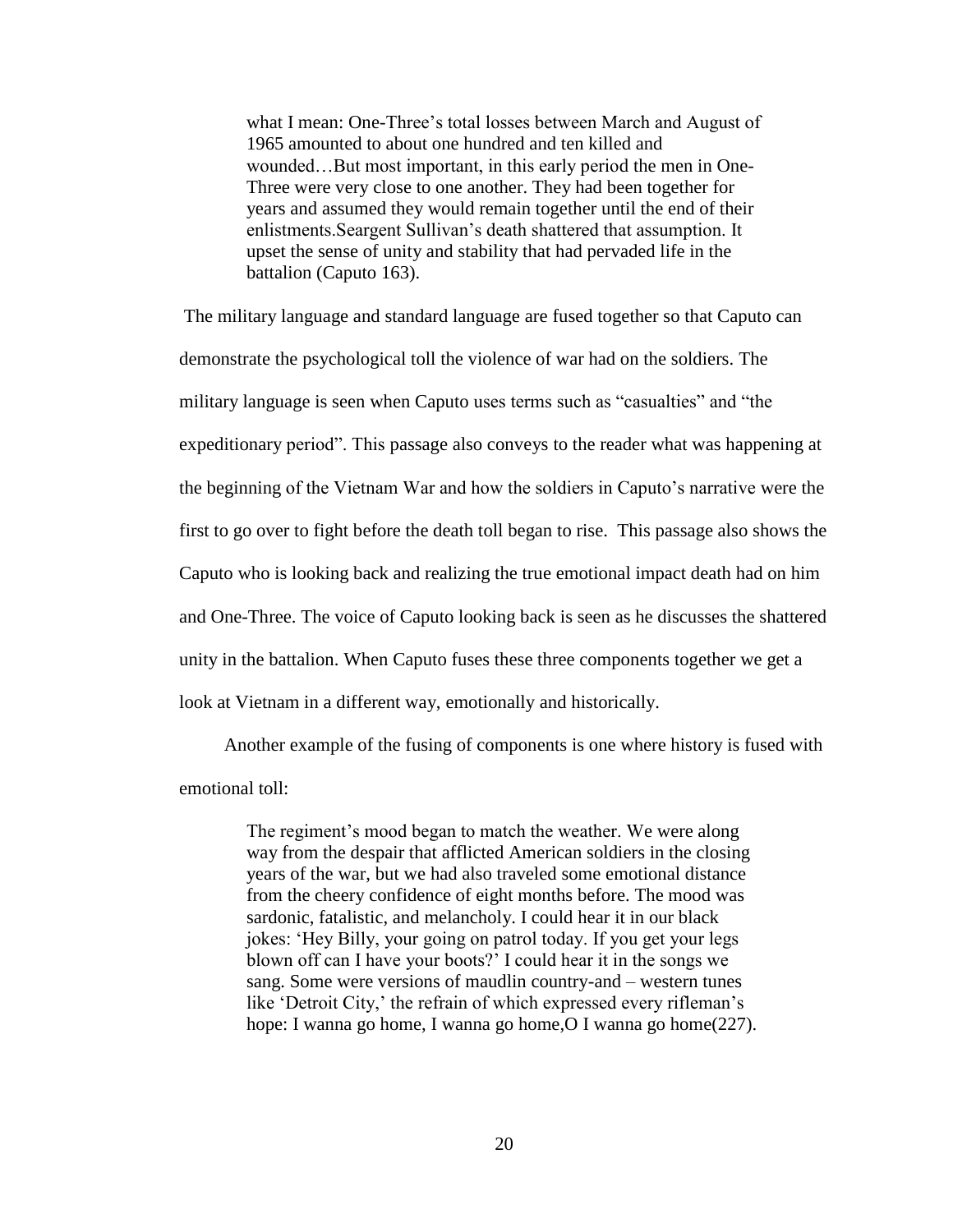Caputo realizes that those soldiers who fought later in the war had a more violent time, filled with despair, but he also shows that the soldiers who were there at this time underwent a sad emotional distance from what we saw previously in his narrative.

Caputo seamlessly switches back and forth between the subjective view of his psychological state and his objective view of our nation's history. Caputo uses this to give us some insight into three different operations that happened in Vietnam during the time of his deployment there. Operation Rolling Thunder was a bombing campaign launched by the American government after the Viet Cong had attacked an American air base. Another operation that Caputo gives us the most insight into was Operation Blast Out:

Operation Blast Out began and ended in early August. Three thousand marines and ARVN soldiers, supported by tanks, artillery, planes, and the six-inch guns of a U. S. Navy cruiser, managed to kill two dozen Viet Cong in three days. Even those two dozen died hard. They holed up in a complex of caves and bunkers near the Song Yen River. In scenes reminiscent of the mopping-up operations against the Japanese, the marines and ARVN fought the enemy from cave to cave, bunker to bunker, blowing them out with grenades and satchel charges (203).

This scene not only demonstrates what the operations were like during the Vietnam War but also discusses the same technique that had to be used in a past war. Another operation that Caputo mentions is Operation Harvest Moon. He discusses how there were so many wounded on our side but "because the enemy had lost the equivalent of a battalion, all our generals agreed that the operation had been a great success" (259). It just shows the irony of war: so many of ours were wounded but that doesn't matter to those higher up in the War. Those that were higher up in the military were able to use euphemistic language to transform the mass causalities into a depersonalized account of victory. The last operation that Caputo mentions is Operation Long Lance.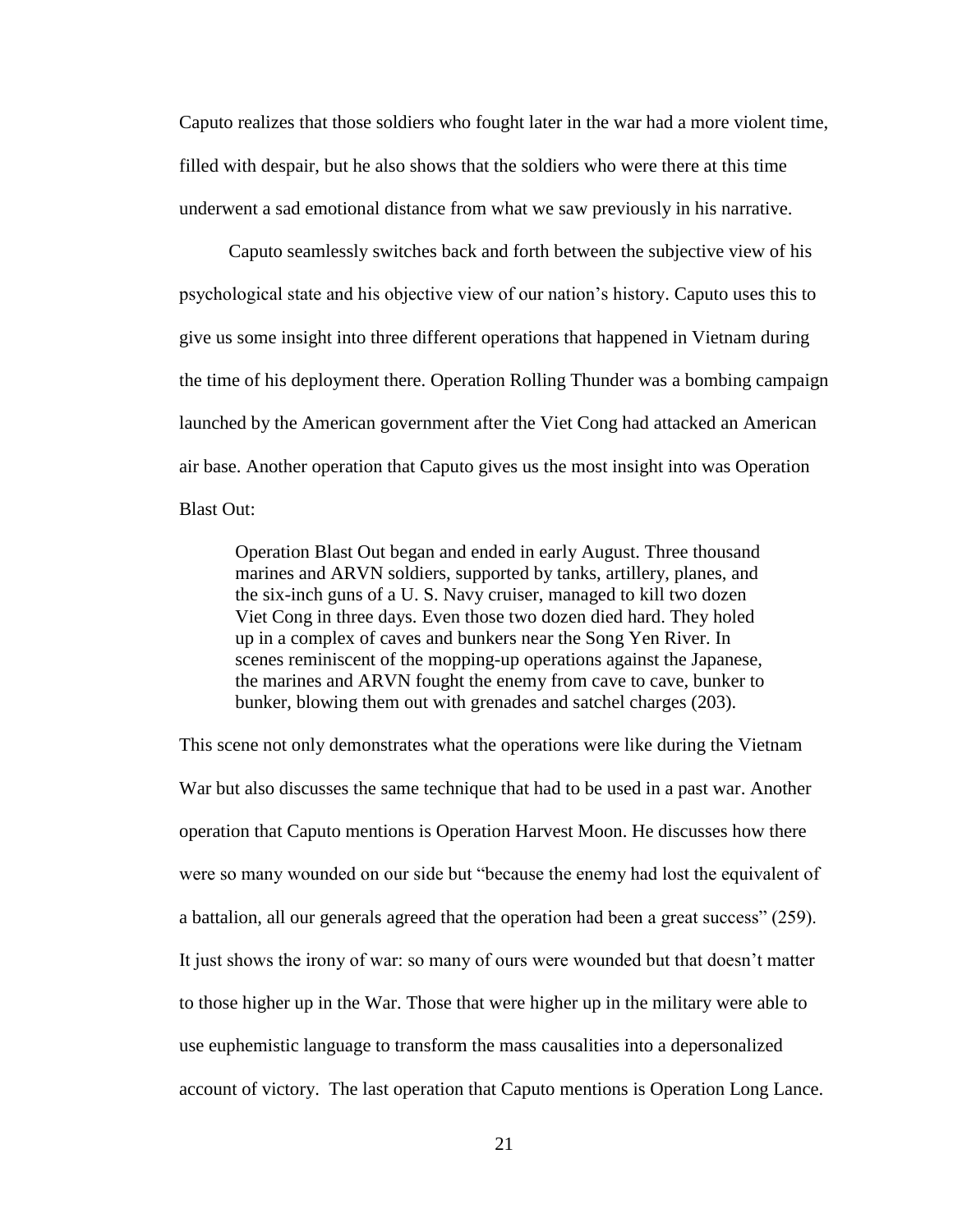It would be only the second night helicopter assault in history. During this operation Caputo's platoon burn down a village.

#### **2.4 Fragmented Scenes**

After Operation Long Lance, Caputo gives the reader fragmented scenes that are like looking through a camera. Even though most of Caputo's narrative is cohesively placed together to form his memoir there are always exceptions to the rules, such as these fragmented scenes. These scenes convey how terrible the war could be and also the affects it had on the soldiers. Caputo adds these photographic scenes because this was how Caputo sees his time in Vietnam in his memory. He tells Kay Bonetti; "The easiest thing was my memory alone, the experience took place early enough in my life and was so intense and vivid, that I could recall things almost as though they had been photographed." Caputo's "photographic" memories allow the reader to get to an understanding of the soldiers daily lives in Vietnam. While Caputo was able to make his narrative cohesive, these scenes are there to remind us that the war was chaotic, that so many things were happening to the soldiers during their time in Vietnam.

The first fragmented scenes demonstrate the ugly, violent elements of war. Caputo includes "shots of patrols coming back diminished by two or three or half a dozen men"  $(312)$ . In one scene there is a soldier who was hit by a mine; "He is lying on his back in the rain, wrapped in scarlet ribbons of his own blood" (313). These fragments demonstrate the ugliness of war. In the next fragments Caputo demonstrates how the war has affected the soldiers. A corporal follows a blood trail and "the enemy" turns his face toward his pursuer, perhaps to surrender, perhaps to beg for mercy. The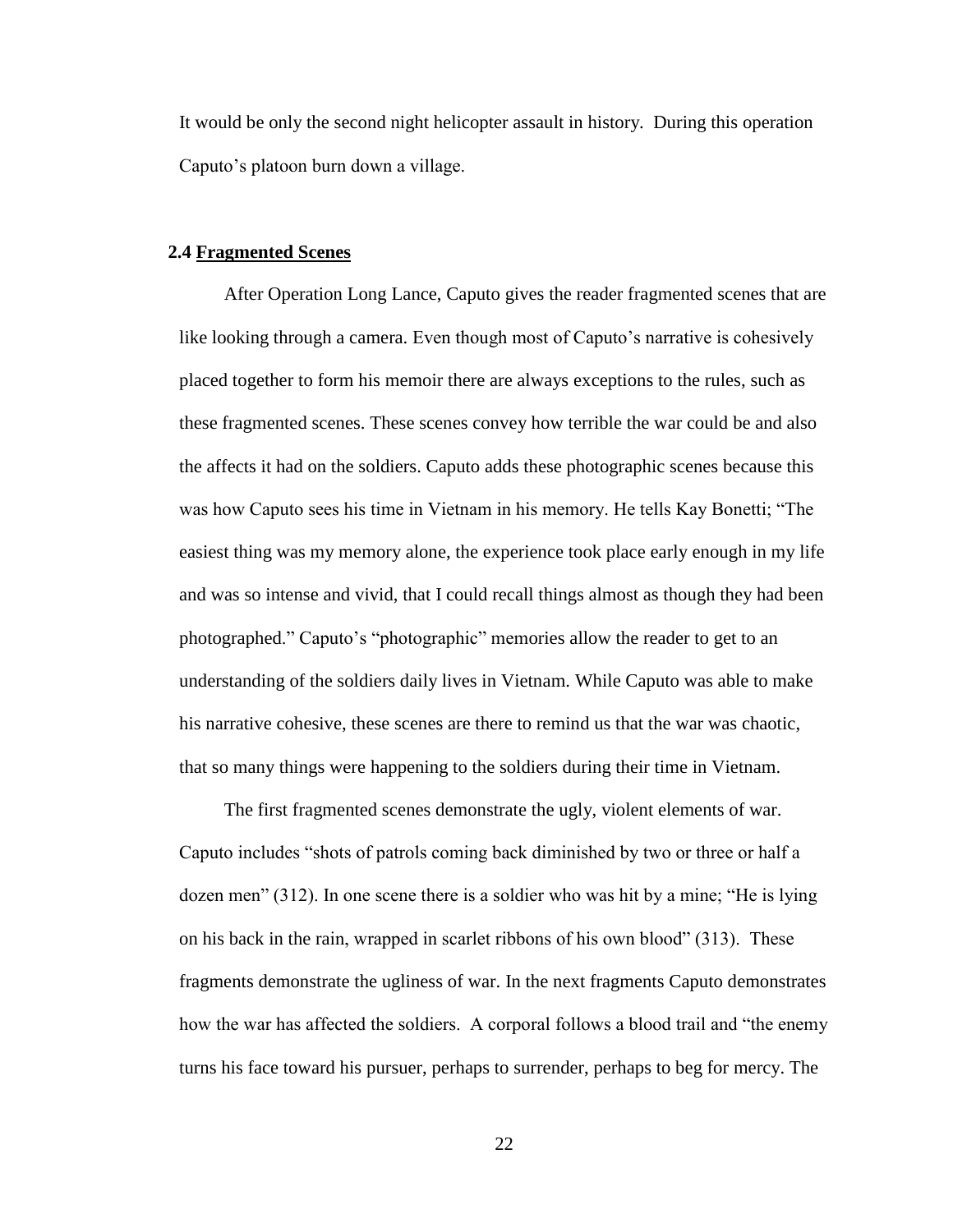corporal walks up to him and casually shoots him in the head‖ (313). The violence of war is conveyed further by the story of a soldier who kills a woman and does not even realize what he is doing until he has killed her. This fragmented part of Caputo's narrative allows the reader to remember that War is a chaotic time.

Scattered bits of information also seem to be important to Caputo's story. Caputo discusses how "mines and booby traps transform that friendly, familiar earth into a thing of menace…It was not warfare. It was murder. We could not fight against the Viet Cong mines…we had begun to feel more like victims than soldiers. So we were ready for a battle, a traditional, set-piece battle against regular soldiers like ourselves" (288). This informs us that this war is different than any we fought before. The mines were something that the soldiers could not fight against.

Other than the above exceptions, Caputo seamlessly sews together his components to form a compact narrative. By putting these components together Caputo provides the reader with the evidence of a soldier's life in Vietnam; the emotional tolls, the violence, and the language that the soldiers used. Caputo gives us a different perspective that had not previously been written about and that is being the one who records those that are killed, wounded and missing. This perspective gives the narrative an unprecedented look at a job that many would not think about. When all of these components are placed so cohesively together it makes his life and the lives of the other soldiers so much more intense and real, something that the reader might not feel if Caputo's narrative was as fragmented as some of the other Vietnam writers. Caputo is able to convey all the dimensions of war and he does so by fusing his components cohesively together while O'Brien and Herr leave their works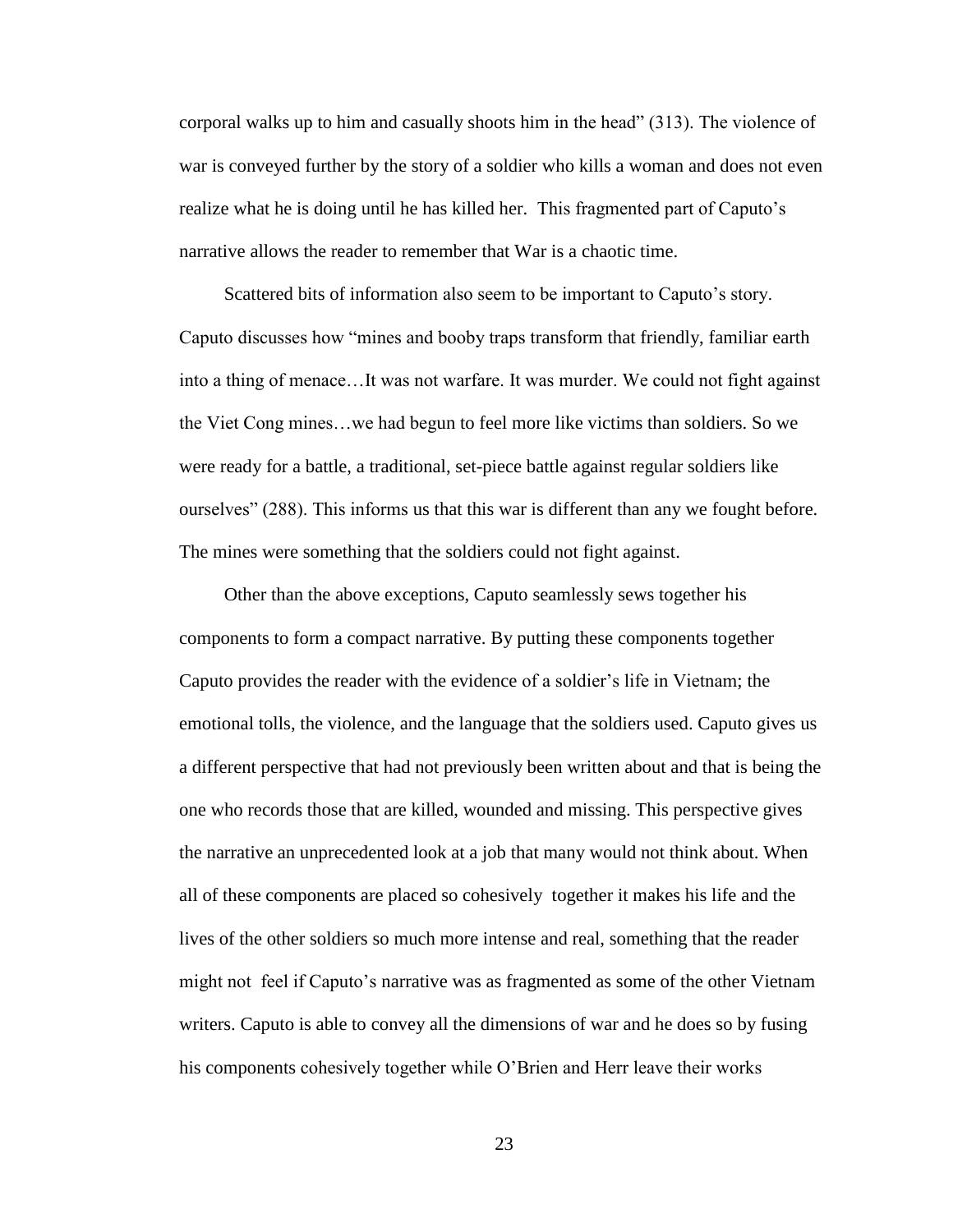fragmented and ragged. Caputo's narrative is unique in the sense that it supplies readers of Vietnam War Literature with more of an understanding of a soldier's life during war, something that authors such as Herr and O'Brien were not able to accomplish as convincingly with their works. Caputo gives his readers, soldiers and nonsoldiers alike, a more authentic view of what war was for the soldiers who risked their lives there.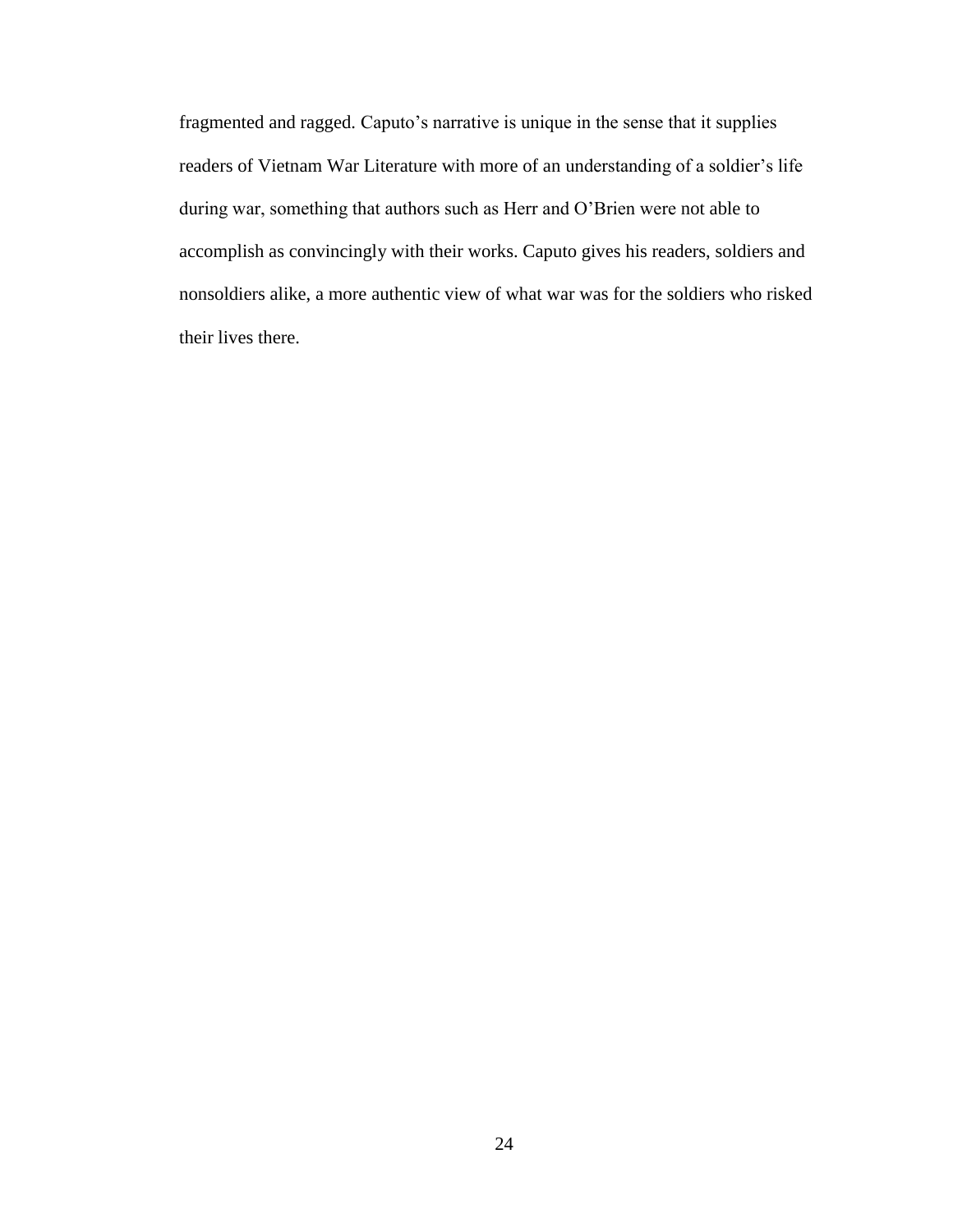#### CHAPTER III

#### VIETNAM WAR WRITERS

#### **3.1 Tim O'Brien**

While Caputo fuses components together toward cohesiveness, readers of O'Brien encounter a contrasting, deliberately ragged fragmentation. In his work of fiction, The Things They Carried, Tim O'Brien relies on fragmentation to show the chaos that was the war. O'Brien's story starts off with descriptions of the things that each character is carrying throughout his tour in Vietnam, but throughout these descriptions there are short narrative fragments that interrupt the list of things the soldiers were carrying. After this first story, which is designed to introduce the main characters in the rest of the stories and also to show their different personalities, there is a fragmented pattern of the stories referring back and forth to other stories and characters, while being interrupted by the narrator, who just happens to be a 43 year old named Tim O'Brien. O'Brien also fragments his work of fiction by jumping back and forth between Vietnam and stateside. O'Brien's work is so fragmented that the reader has a very frustrating time trying to understand what to believe whereas Philip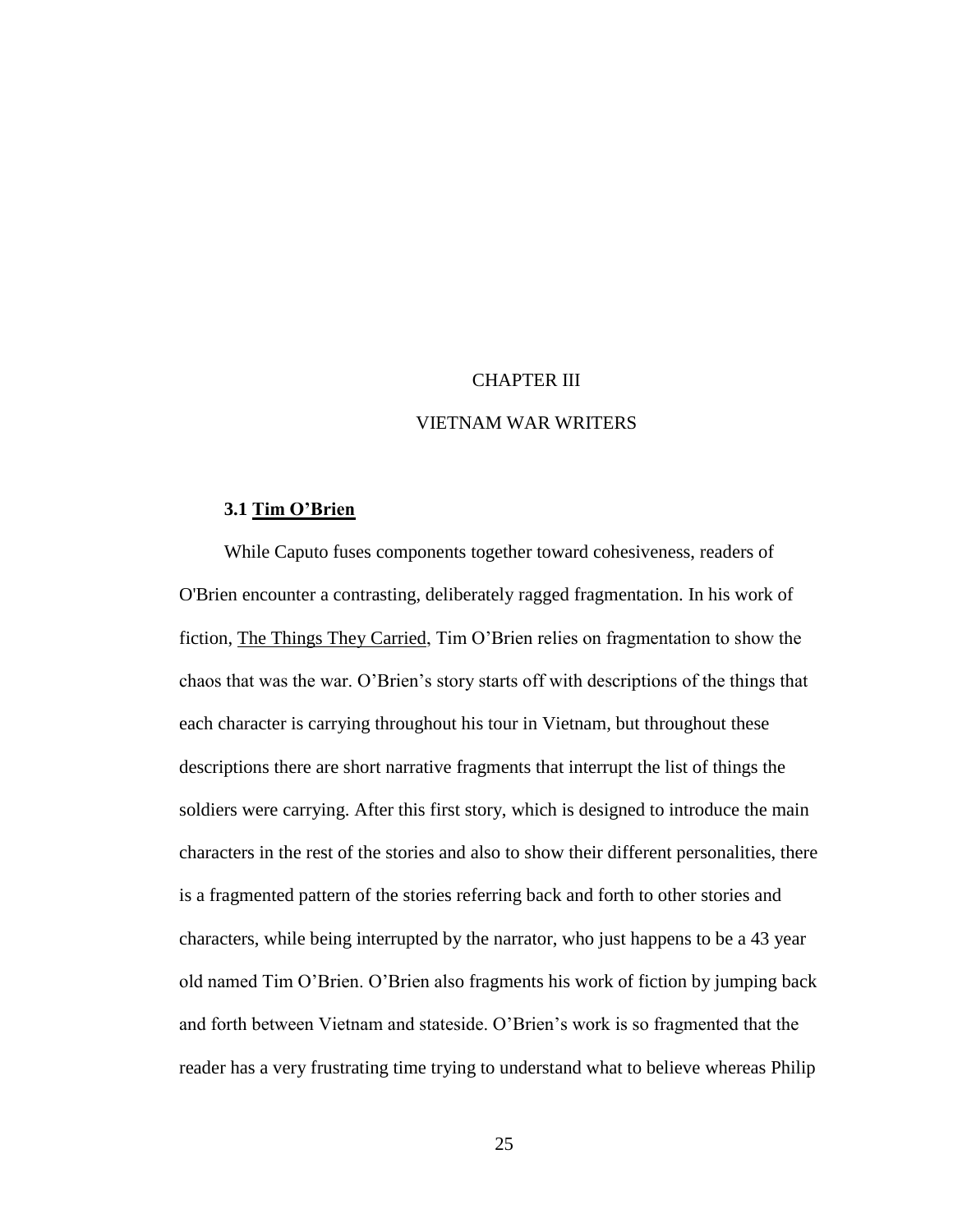Caputo is able to form his components together so the reader is able to grasp an understanding of war from Caputo's narrative.

In Tim O'Brien's third story, titled *Spin*, we get different memories about the characters. Some of the fragments refer back and forth to other stories, such as, "A red clay trail outside the village of My Khe.A hand grenade. A slim, dead, dainty young man of about twenty. Kiowa saying, "No choice, Tim. What else could you do?"(37). This memory refers to three other stories in the work of fiction. The first story that discusses the killing of this man by Tim is titled *The Man I Killed*. In this story he gives a dead Vietnam soldier a life story. This story is hard to relate to since we know that he has never met the man and it is quite obvious that Tim feels badly about killing him. The man whom Tim killed comes up a second time in the next story, titled *Ambush*. In this part of the story the man was killed by a grenade that Tim had thrown. We also have the understanding that he feels terrible about what he had to do. In the story titled *Good Form* the dead man is presented again. This is where the story gets a little frustrating; Tim reveals that he did not kill the man but he was present for his death. After we have seen this dead man three times O'Brien informs the reader that his story is not real, none of it happened. Then O'Brien explains the "happening truth," which is that there were many dead bodies but he was too young to look and then we get the "story truth," which is the story of him killing the man. All of this back and forth about maybe he did kill the man, but he really didn't, leaves the reader feeling frustrated about what to believe in O'Brien's writing. When O'Brien gives us these conflicting stories the reader tends to stop trying to understand what really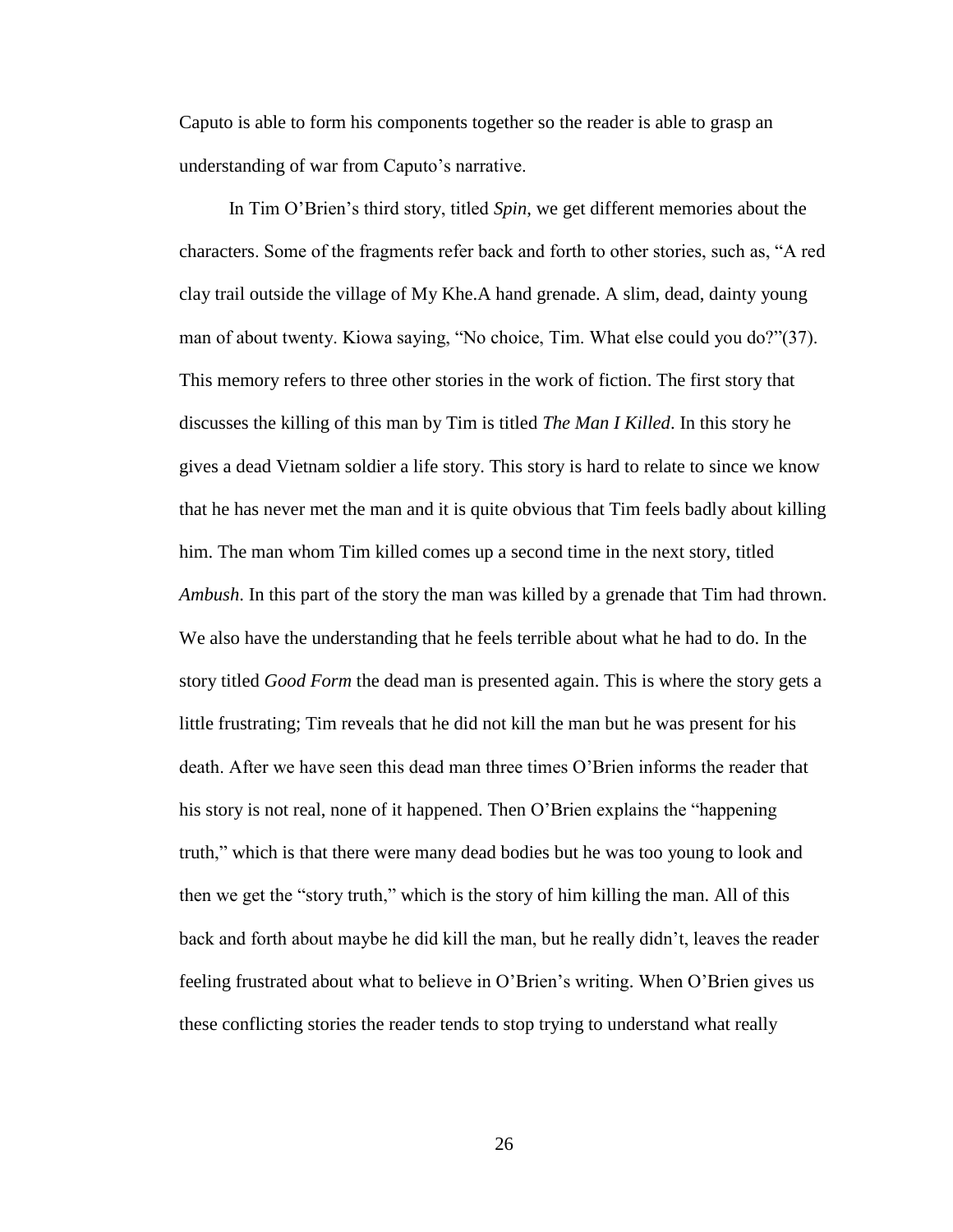happened and consequently the reader never really connects a meaning or understanding to what might have happened in Vietnam to these soldiers.

Unlike Caputo, O'Brien gives the reader the experience of the writer looking back and writing about Vietnam instead of seeing him as the soldier writing about his experiences. Since O'Brien keeps his work fragmented the reader feels that writerly technique of emotionally distance that we do not feel in Caputo's work. In his article , "The Undying Uncertainty of the Narrator in Tim O'Brien's the Things They Carried", Steven Kaplan discusses this fragmented back and forth: "By constantly involving and then re-involving the reader in the task of determining what ‗actually' happened in a given situation, in a story, and by forcing the reader to experience the impossibility of ever knowing with any certainty what actually happened, O'Brien liberates himself from the lonesome responsibility of remembering and trying to understand events" $(51)$ . This is true in the sense that O'Brien does not have to remember anything exactly as it was because he wants the reader not to be sure of what they are reading and also not to be active in understanding it. By leaving his work fragmented O'Brien does not ask the reader to comprehend a soldier's life but shows us a writer who is looking back and writing about his experience. Since O'Brien is the writer looking back he is able to feel free to elaborate the truth of Vietnam as he goes along, whereas Caputo enhances the realism of his narrative by appearing to give voice to the soldiers, experiencing and gruesomely describing the war, seemingly as it happened.

Unlike Caputo, who provides only one version of his story; O'Brien fragments his work of fiction is that he conveys many versions of the same story, for example,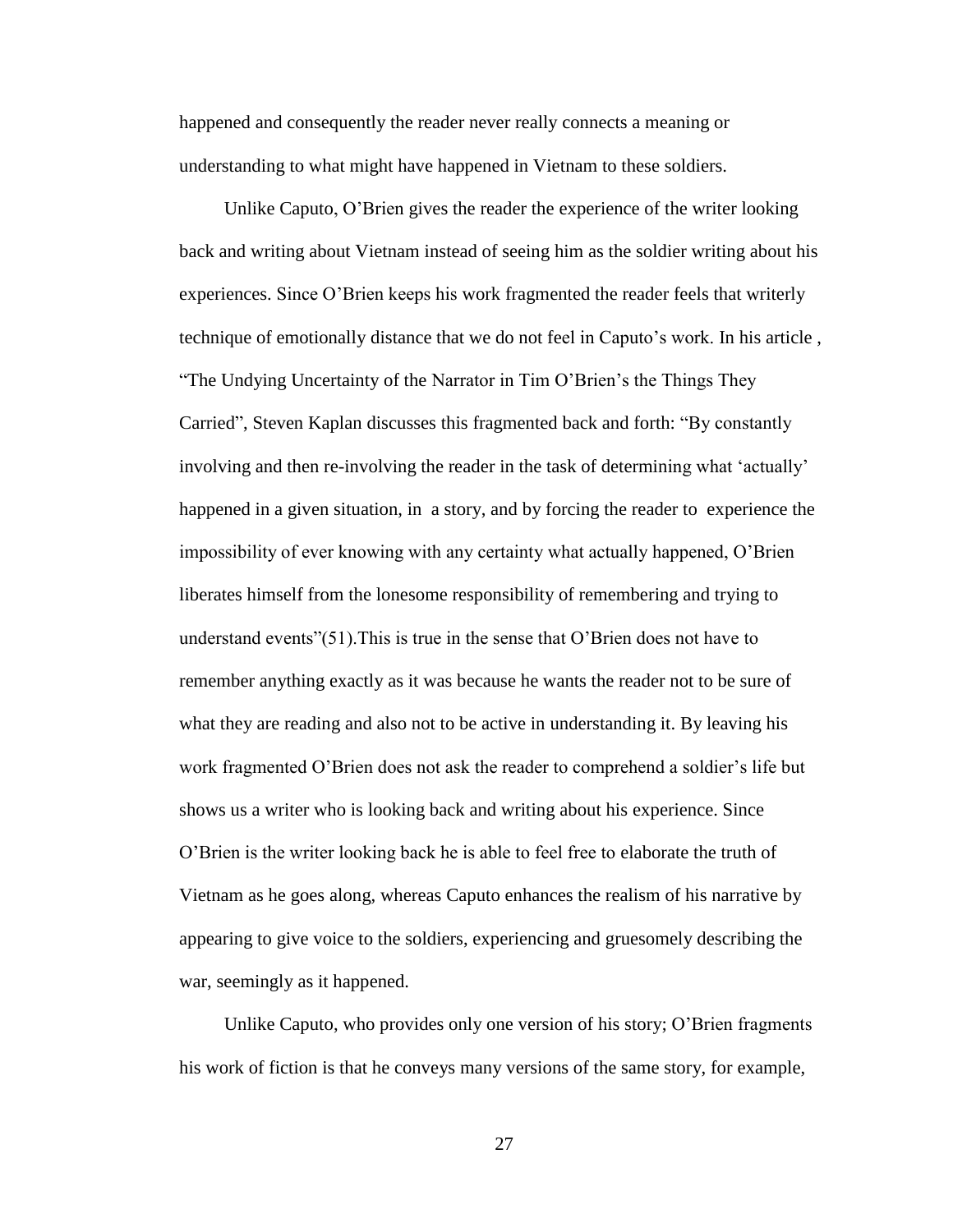the story of how Curt Lemon died. There are six different versions. When O'Brien gives all these different versions of the same story the reader again feels that maybe none of O'Brien's stories are true, and the reader does not get the feeling of a cohesive story about Vietnam and the soldiers fighting there. In the chapter titled *How to Tell a True War Story*, O'Brien discusses Rat's friend who is dead. Then later in the story the reader is informed that his name is Curt Lemon and the extensive story of how he died. O'Brien eventually writes, "here's what actually happened" (78) and gives the reader a short version of what happened to Lemon and also Rat's reaction to Lemon's death. The seriousness of Curt Lemon's death is shattered with Jenson's singing as they clean up the body parts of Lemon. O'Brien does not give the reader the whole story at once because he wants the reader to see and feel the war as fragmented and chaotic. In an Interview with Patrick Hicks, Tim O'Brien is asked "You may not feel that you have something to teach your readers but do you feel that your readers want to learn something?"(89)O'Brien comments, "I think they hope they will, but that hope is frustrated in all my books by my adamant refusal to fulfill that need" (89). This shows that O'Brien does not want his reader to learn about what it was like to fight in Vietnam and that may also be why his fiction is kept so fragmented.O'Briens work seems more of a way for him to let go of some of the emotional weight brought on by the war than as a way for the reader to experience and understand the war through O'Brien's work.

O'Brien is not able to show the verity of his work like Caputo does is because some of his stories he did not witness first hand. Unlike Caputo, who only shows us things that happened to him first hand, O'Brien's story titled *Sweetheart of the Song*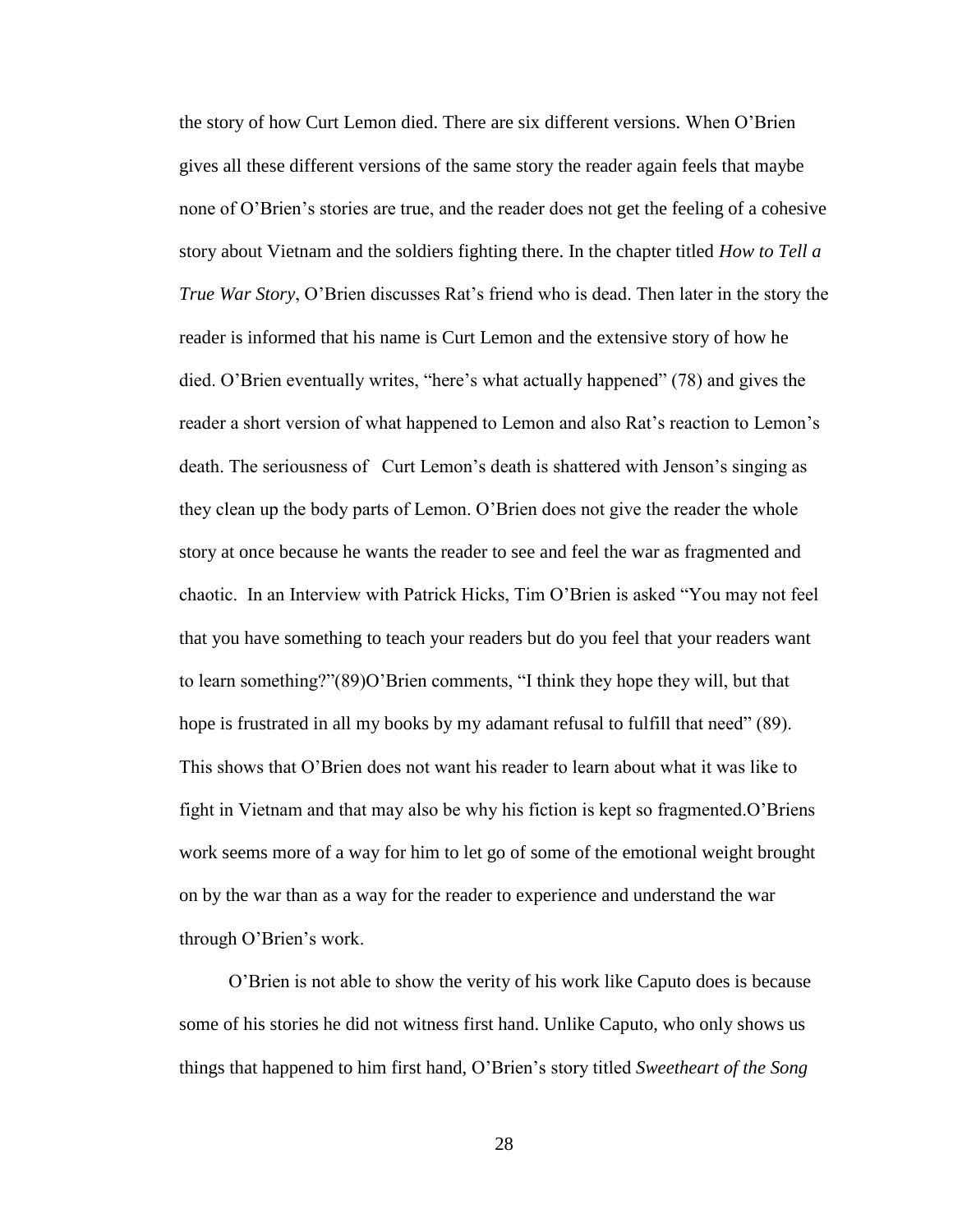*Tra Bong,* is one that he heard from Rat. What is ironic in the story is that Rat did not stay around long enough to find out what really happened to Fossie's girlfriend; that part was told to Rat by someone else. Another story that was told by someone else is the story of Rat shooting himself in the foot so that he could get out of Vietnam. By adding these stories and saying that he only heard about them, O'Brien makes the reader wonder what may be true throughout the whole work. While O'Brien's work shows how hard the war must be to write about for those that have lived through it, O'Brien's deliberate fragmentation leaves the reader wondering if any of O'Brien's stories are true and also feeling the writerly distance that O'Brien displays in his work.

#### **3.2 Michael Herr**

While his narrative style is quite different from Caputo's, another author whose fragmented style leaves the reader trying to piece things together is Michael Herr. In his narrative, Dispatches, Michael Herr gives us a reporter's look at the Vietnam War while Caputo gives us a soldier's view. Herr is not fighting in the war; he is a correspondent for it. Herr gives us stories that he has heard from other soldiers or from what he has seen himself. Herr does not kill anybody and he volunteers to be in Vietnam. Herr's narrative is fragmented but is not placed in a cohesive fashion. The reader has to piece together his scattered statements and form some understanding of the Vietnam War. To look at Herr's narrative it would be helpful to look at his chapters.

The first chapter, *Breathing In*, starts off with an old map on the wall in Saigon. This is meant to show that until the Vietnam War, America did not really know anything about Vietnam. Herr uses italicized stories to represent to the reader what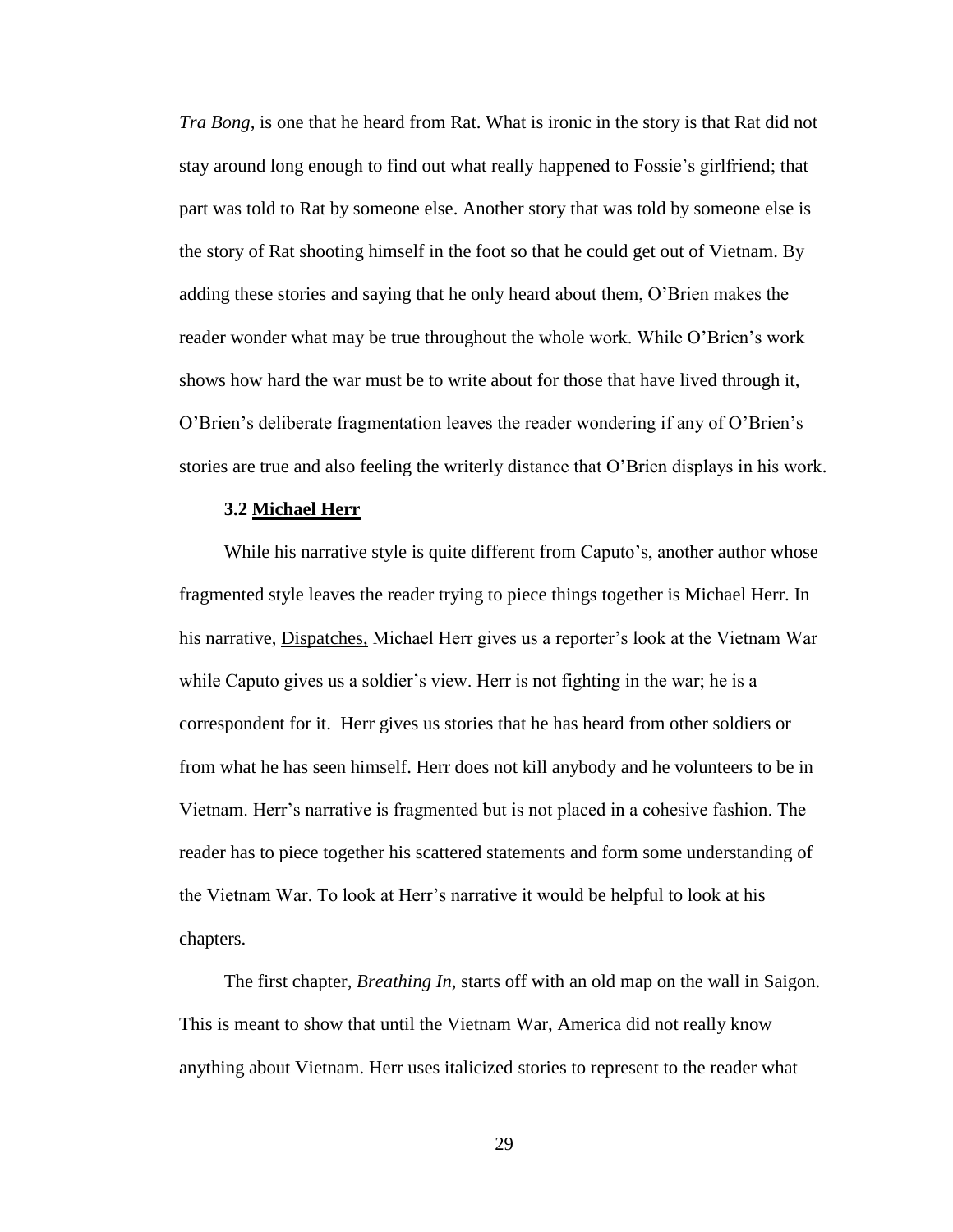may be important during Vietnam. One italicized story is about the  $173<sup>rd</sup>$  and how they held services for their dead. They arranged the dead men's boots in formation. Herr gives us the soldier's response to such a service: "A lot of people there that day accepted the boots as solemn symbols and went into deep prayer. Others stood around watching with grudging respect, others photographed it and some just thought it was a lot of bitter bullshit" $(23)$ . This is an important story that conveys the feelings of the soldiers when paying tribute to the dead, and how they did pay tribute, but this story is mixed in with other stories and is only deemed more important because Herr chose to italicize it.

Herr's stories demonstrate what it was like to be in Vietnam but assumptions have to be made about what is really important. Herr tells story after story without pausing to look at the emotional impact of the story. For example, Herr tells the story of a soldier who "hadn't been anything but tired and scared for six months and he'd lost a lot, mostly people, and seen far too much, but he was breathing in and breathing out" (16). Unlike Caputo, Herr does not pause to reflect on the emotional impact of the soldier's life in Vietnam; instead Herr goes directly into how he did not want to get on a chopper because it was full of the dead. Herr's fragments do not form a cohesive narrative; he lets them stay choppy and makes the reader infer any kind of meaning they can out of them.

In her article, "The Lust of the Eye", Maria Bonn contends that "Herr's stylistically fragmented narrative contains artistically juxtaposed repeated journeys, great and small, from innocence to experience" (Bonn 29). Herr's narrative is meant to be fragmented to show us his version of what Vietnam was like. Herr's Vietnam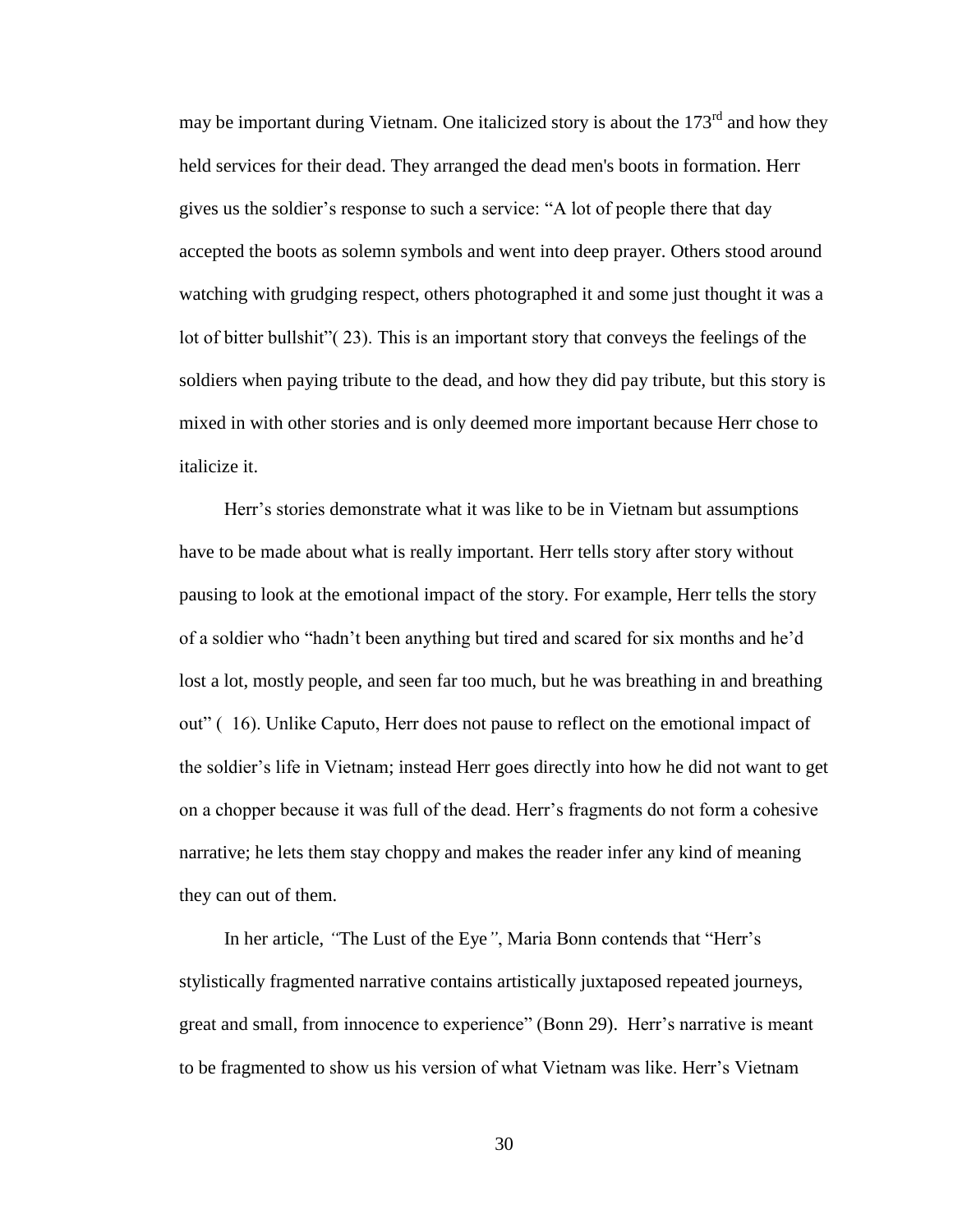would be more fragmented because he never had to stay in one place and fight; he was able to see much more of Vietnam and the violence that was happening there. Herr provides the reporter's perspective, while O'Brien provides the writer's perspective and it is not until we read Caputo's narrative that we finally get the soldier's perspective. Since we get the other perspectives from Herr and O'Brien we also get that writerly distance from both authors that we do not get from Caputo. Bonn also discusses how Herr uses certain techniques; "dramatic scenes, full dialogue, complex point of view, interior dialogue" (Bonn 30) to get his memoir to be fragmented but at the same time truthful and understandable. Bonn also discusses how Herr uses ―*Dispatches* as a forum from which the voices of the many combatants that he comes to know can be heard" (Bonn 34). Herr also gives life to the combatants by using their language.

While Caputo's narrative is quite different than Herr's, one thing they do have in common is their use of more than one type of language. While Caputo uses three different types, Herr only uses two. He uses the grunt's vocabulary and military language. Most of Herr's narrative seems to be in the grunt vocabulary that he has heard the grunts use. He uses this type of language to show what was going on in a soldier's perspective. Using Bakhtin's conception of double languages the use of the grunts language, which is mixed with generational language of the time, is a positive experience which gives voice to those who during war really had no voice. In his article, "Style in Dispatches : Heteroglossia and Michael Herr's Break with Conventional Journalism<sup>?</sup>, Matthew Stewart refers to this as getting a "grunt's eye" view of Vietnam, evidently believing that the most important aspects of war resided in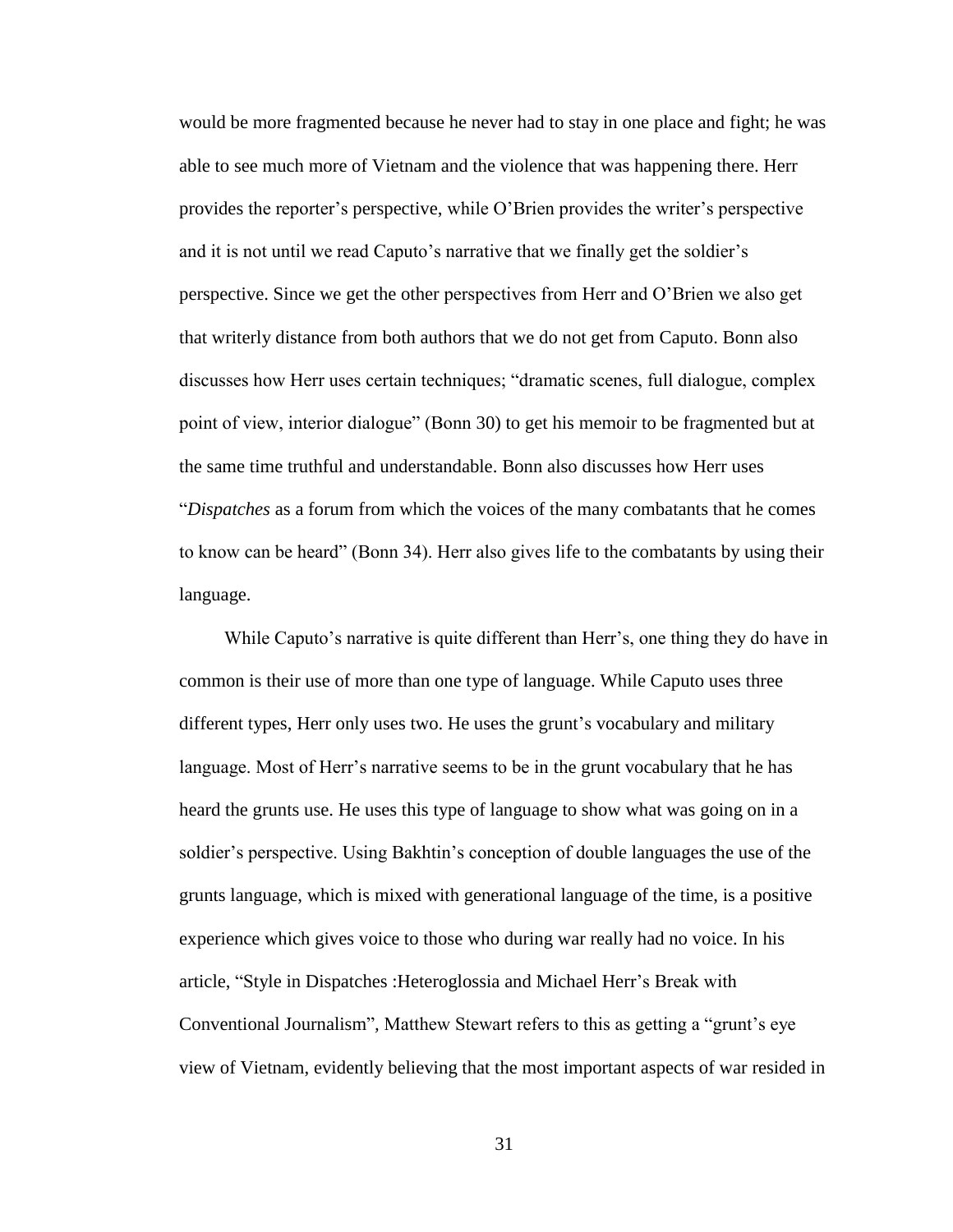the lower echelon, in the mundane fright and grind of the combat  $GI''(192)$ . The most important facts do reside with the grunts but the soldier's lives seem to be anything but mundane. Herr also makes it clear that grunt language is the language that gets us closer to the faces of those that fought in Vietnam than in the language of those who merely informed us of Vietnam.

The first chapter is quite aptly named *Breathing In* because we are seeing what is truly going on in Vietnam; we are just starting to breathe in and discover what Vietnam is about and also what Herr feels about Vietnam. Herr feels disgust for some of the things that he has seen but also can feel sympathy for the soldiers, or beauty in the areas around him. Herr is able to see many sides of an ugly war and this may be why his work is fragmented instead of cohesive. He is able to see more areas of the war than a grunt fighting in it would be able to see.

The next chapter named *Hell Sucks* does show us only the hellish side of the war in this short chapter. Herr starts off by showing us what Saigon looks like after the curfew is instated; "By 2:30 each day Saigon looked like the final reel of *On the Beach*, a desolate city whose long avenues held nothing but refuse, windblown papers, small distinct piles of human excrement and the dead flowers and spent firecracker casings of the Lunar New Year" (Herr 70). Herr's narrative abruptly switches to describing a breakdown, then a battalion watching in despair as Marines die—all efficiently evoking the "hell" that was Vietnam.

The next chapter, *Khe Sanh*, is the only one that does not feel as fragmented because everything happened at this one place. Herr conveys three different aspects of Vietnam in this chapter. The Marine deeply in shock and afraid to go home; the focus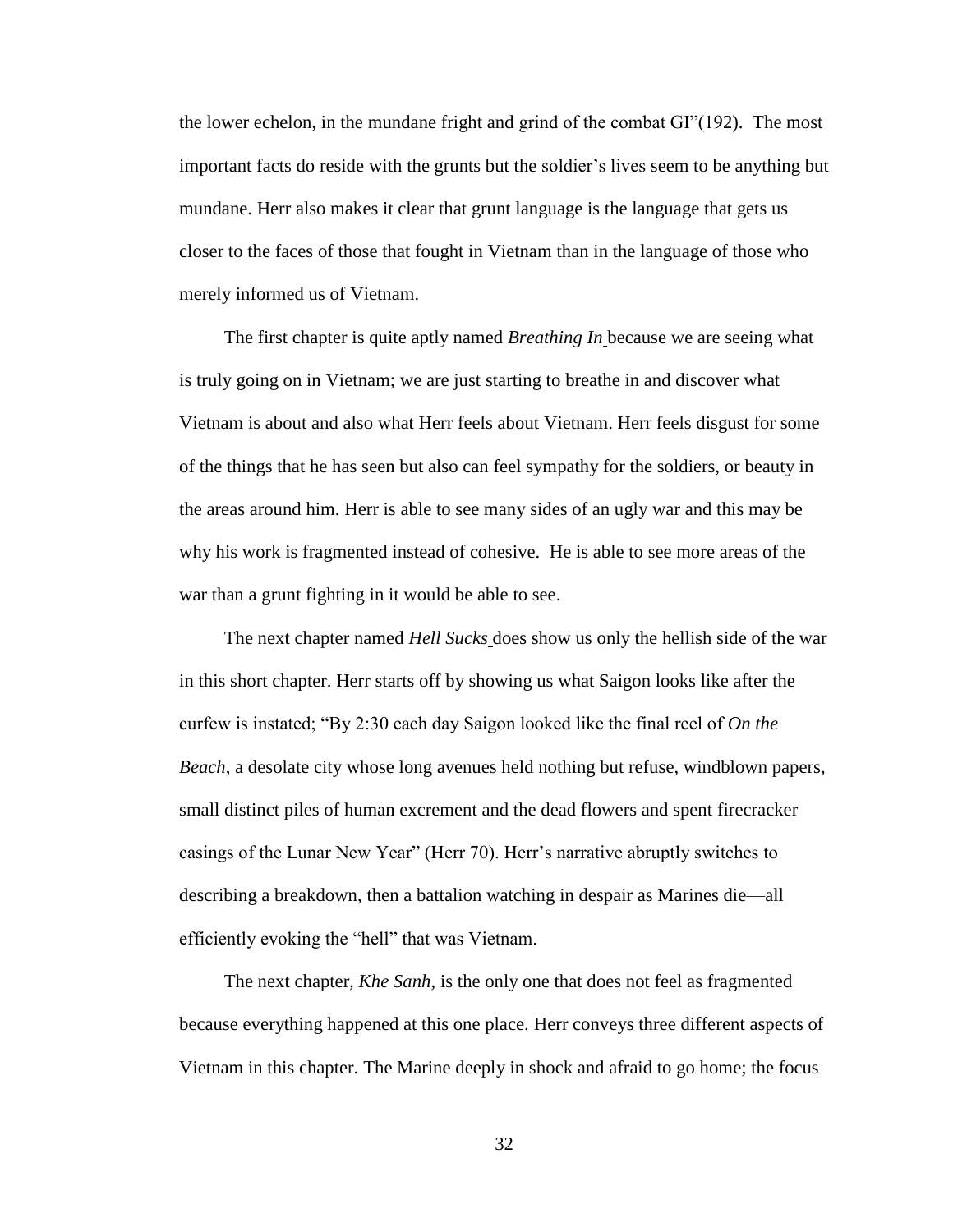on terrain that keeps the NVA troops hidden and survivors of a deadly war that are left insane from the violence they have witnessed. This seriousness is then abruptly fractured by Mayhew and Day Tripper, who break up the seriousness with comedic tones when Mayhew starts singing the Oscar Myer wiener song.

The next chapter, *Illumination Rounds*, slips right back into fragmented stories. Unlike Caputo who tells one cohesive story, Herr hurls these brief stories at us one right after the other with no connection other than the fact that they all happened in Vietnam. I feel that Herr tells us these brief stories because they were part of the lives of the grunts whom he met throughout his time in Vietnam. These fragmented stories are meant to illuminate Vietnam for those of us who were not there. Herr's life with the grunts was fragmented as he was coming and going but these stories stayed with him because they show things that happened to actual soldiers.

The next chapter, *Colleagues*, is one where Herr really seems to pour out his emotions and he does so by giving us fragmented stories about colleagues that were also with him in Vietnam, such as Sean Flynn and Dana Stone. Herr demonstrates what the Marines felt about having correspondents around; some of them thought they were brave while other Marines had an intense hatred for them. This was an interesting aspect to see since we do not get any of this view in O'Brien or Caputo. It was interesting to see how the Marines wanted Herr to tell it like it really was. Matthew Stewart notes that "By the end of the section entitled "Colleagues," Herr has made it overtly clear that his sense of writerly mission is inextricably bound together with the belief that he must serve as prolocutor for the grunts" $(192)$ . I believe that this may be another reason why Herr's narrative is fragmented; he wanted to make sure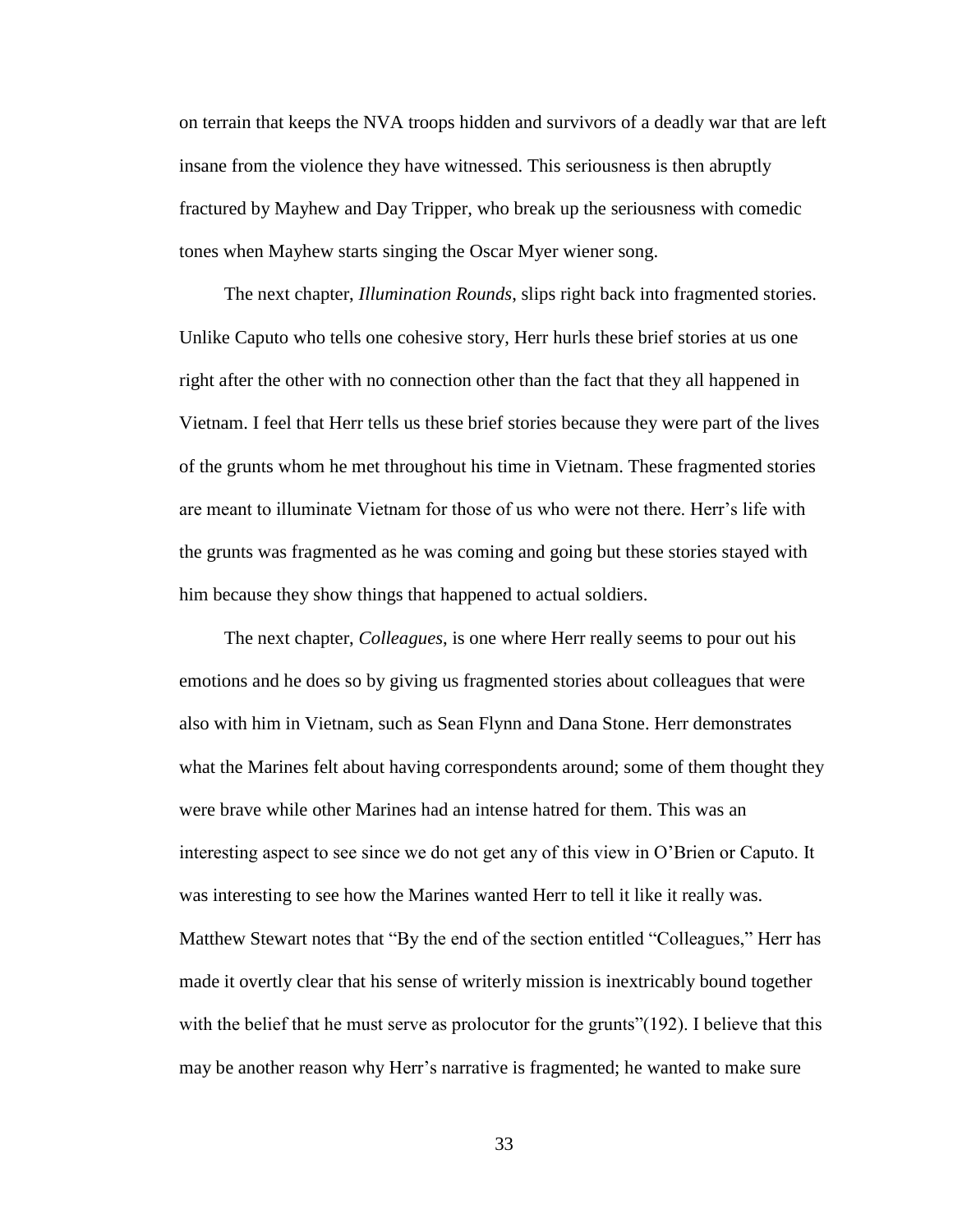that he felt that he was reporting it like it was for the men who he saw fight in Vietnam.

The last chapter, *Breathing Out*, is Herr finally going home. We get some fragmented stories and then it ends with his famous line, "Vietnam Vietnam Vietnam, we've all been there" (260). This last chapter feels like it was Herr's way of letting go of the all the emotions associated with Vietnam. In his Interview with Eric James Schroeder, Herr was asked; "How would you compare what O'Brien and Stone are doing with the novel form to what you're doing in *Dispatches?*‖(39)Herr comments, ―We were all trying to find a form and an expression for a very extreme experience that all three of us lived through. We had to find this in order to save our lives…You can't carry it around with you because it's just too heavy"(39). This last chapter is his way of saying goodbye to some of that heavy burden. While he did not fight there he did see some horrific things and he volunteered for it. Herr seems to keep his narrative fragmented because that is how he saw the war, in chaotic fragments. He was able to come and go from the war, while writers like Caputo had no choice but to stay and fight.

In his narrative, A Rumor of War, Philip Caputo presents all readers, veterans and non-veterans alike, with a deeper level of understanding than Herr or O'Brien; by taking all of his components and placing them cohesively together. The components, when placed together, convey the verisimilitude of Caputo's work.Caputo's work gives his readers a deeper understanding of war that they could not achieve by reading Herr and O'Brien; who leave their work ragged and fragmented.Caputo takes different components; language, psychological/emotional toll, dream sequences and other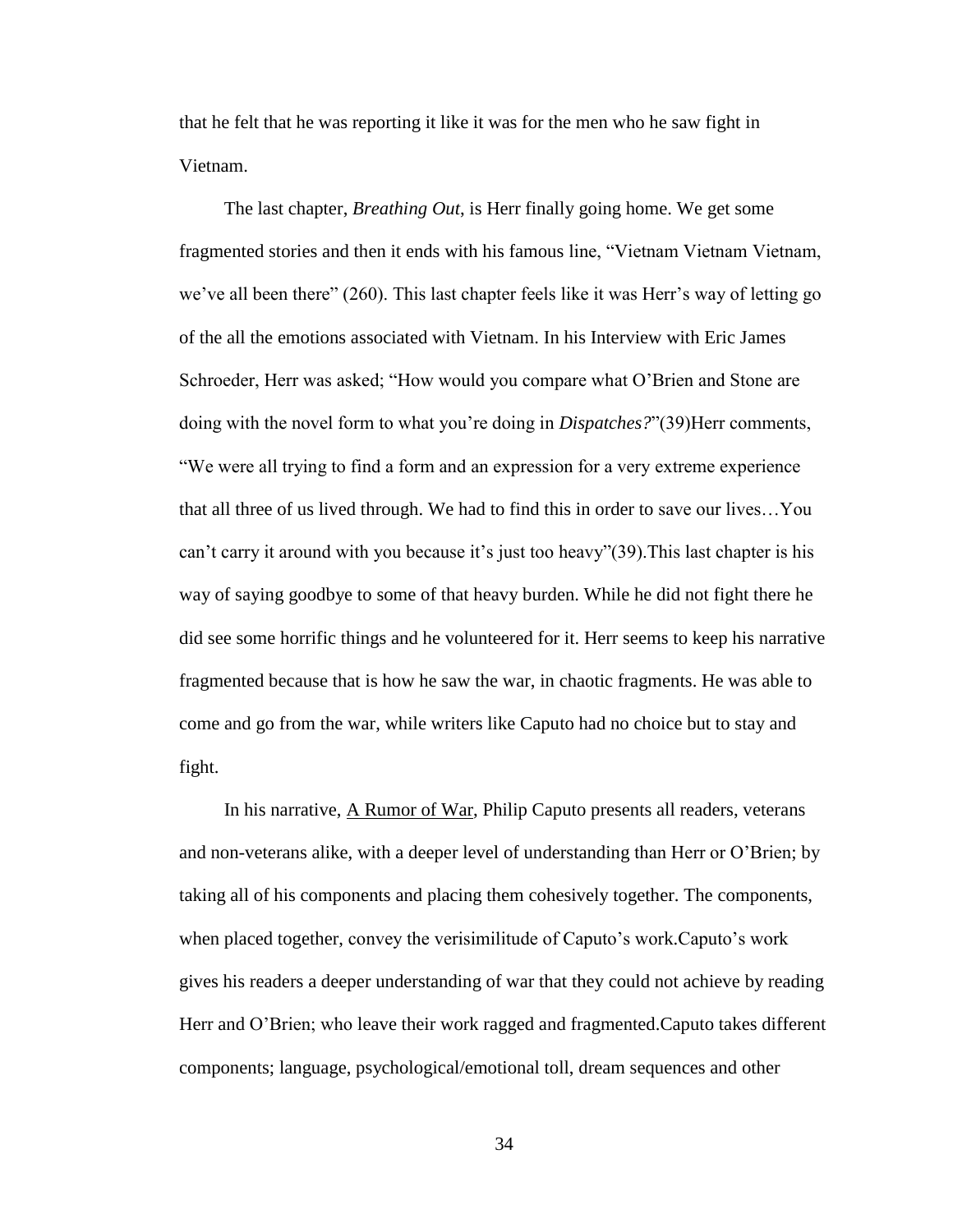components, and places them together in a cohesive fashion to convey the verisimilitude of his narrative.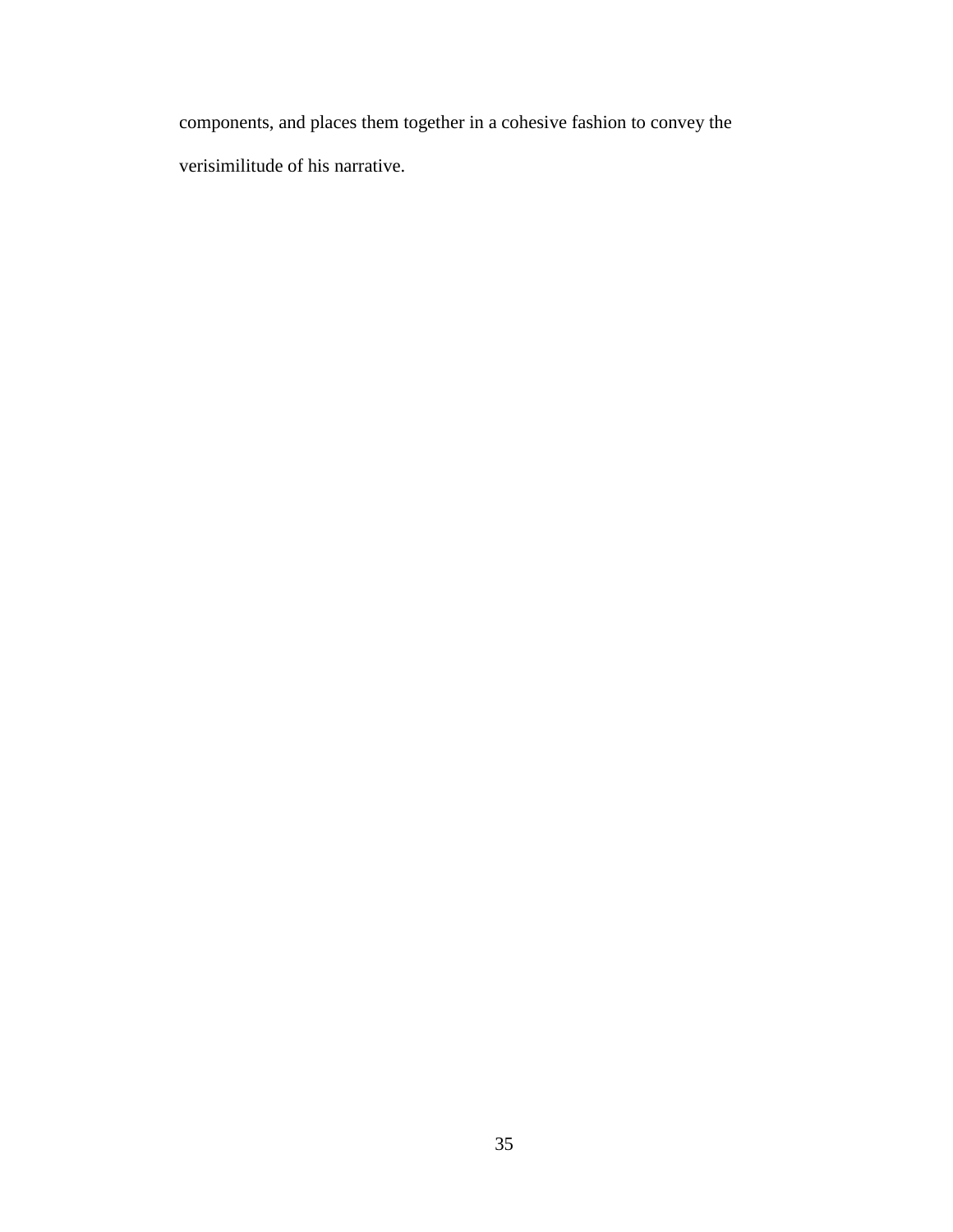Anisfield, Nancy. "Words and Fragments: Narrative Style in Vietnam War Novels." Search and Clear: Critical Responses to Selected Literature and Films of the Vietnam

War. Ed. William J. Searle. BGSU Popular Press, 1988. 56-61.

- Bakhtin, Mikhail. "Discourse in the Novel." Literary Theology: An Anthology. Ed. Julie Rivkin and Michael Ryan. Blackwell Publishing., 1998.674-85.
- Beidler, Philip. American Literature and the Experience of Vietnam. The U of Georgia P, 1982.
- Bonetti, Kay. Interview with Philip Caputo. American Audio Prose Library, Inc. Columbia, MO. 1988.
- Bonn, Maria. "The Lust of the Eye: Michael Herr, Gloria Emerson and the Art of Observation.‖ Papers on Language and Literature Winter 1993.Vol.29. No.1. 28- 48.
- Caputo, Philip. A Rumor of War. New York: Holt, Rinehart and Winston, 1977.

---. ―Goodnight Saigon‖ Presented to cadets in the core Military History course at the United States Air Force Academy. April 27, 2000.

- Calloway, Catherine. "How to Tell a True War Story: Metafiction in *The Things They Carried*.‖ Critique Summer 1995. Vol. 36. No.4. 249-257.
- Cronin, Cornelius. ―From the DMZ to No Man's Land: Philip Caputo's *A Rumor of War* and its Antecedents." Search and Clear: Critical Responses to Selected Literature and Films of the Vietnam War. Ed. William J. Searle. BGSU Popular Press, 1988. 74-86.

---. "Line of Departure: The Atrocity in Vietnam War Literature." Fourteen Landing Zones: Approaches to Vietnam War Literature. Ed. Philip K. Jason. U of Iowa P, 1991. 200- 216.

Hansen, J.T. "Vocabularies of Experience." America Rediscovered: Critical Essays on Literature and Film of the Vietnam War. Ed. Owen Gilman, Lorrie Smith. Garland Publishing, 1990. 134-149.

Herr, Michael. Dispatches. First Vintage, New York, 1991.

Herzog, Tobey. Writing Vietnam, Writing Life. U of Iowa P, 2008.